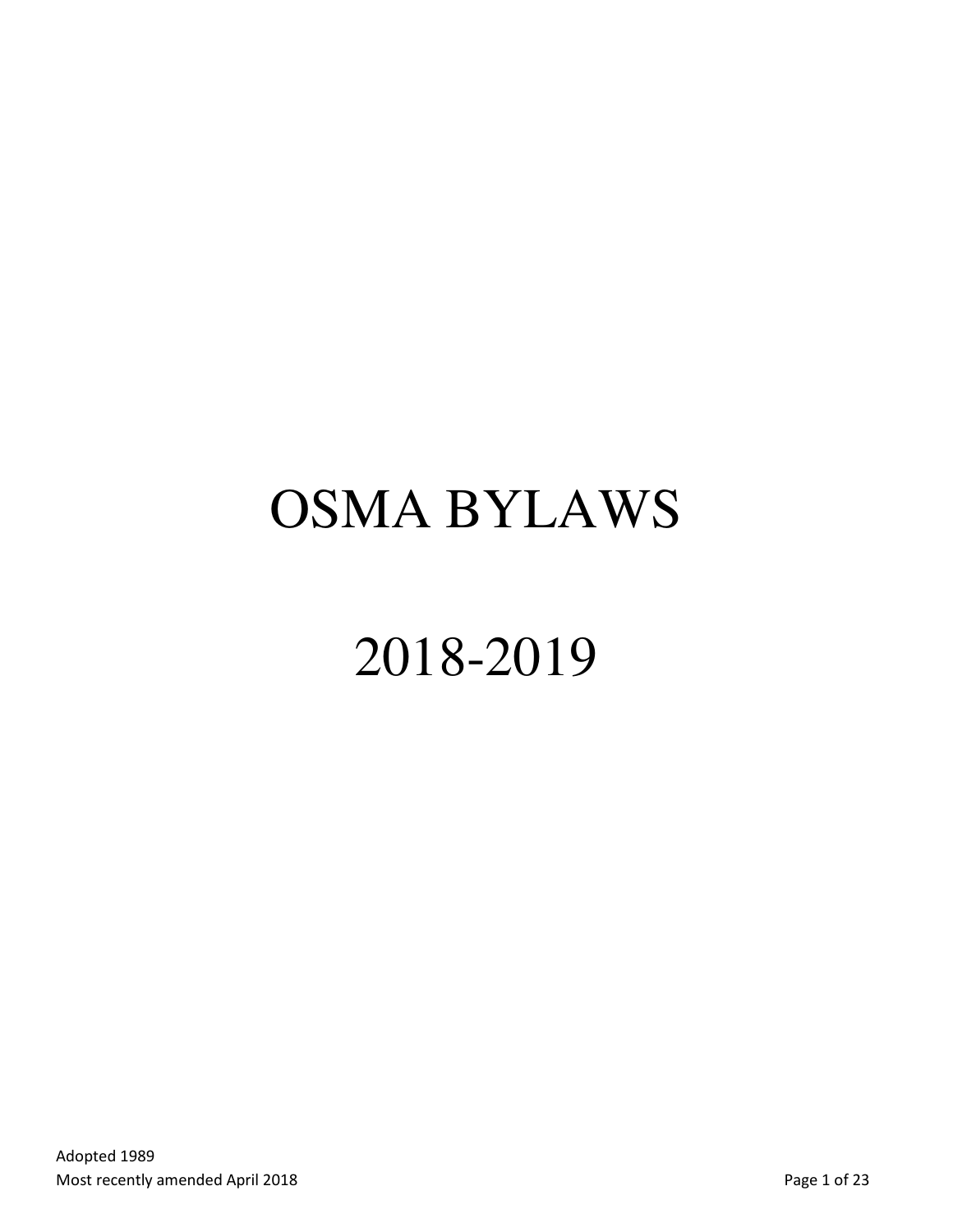# **Mission Statement**

**The mission of the Oregon Society of Medical Assistants is to provide the professional Medical Assistant with continuing education, credential recognition, mentoring and networking opportunities and to advocate for patient-centered quality health care.** 

# **Vision Statement**

**Oregon Society of Medical Assistants supporting CMAs (AAMA) who collaborate with all medical care professionals to provide excellent health care in every setting.**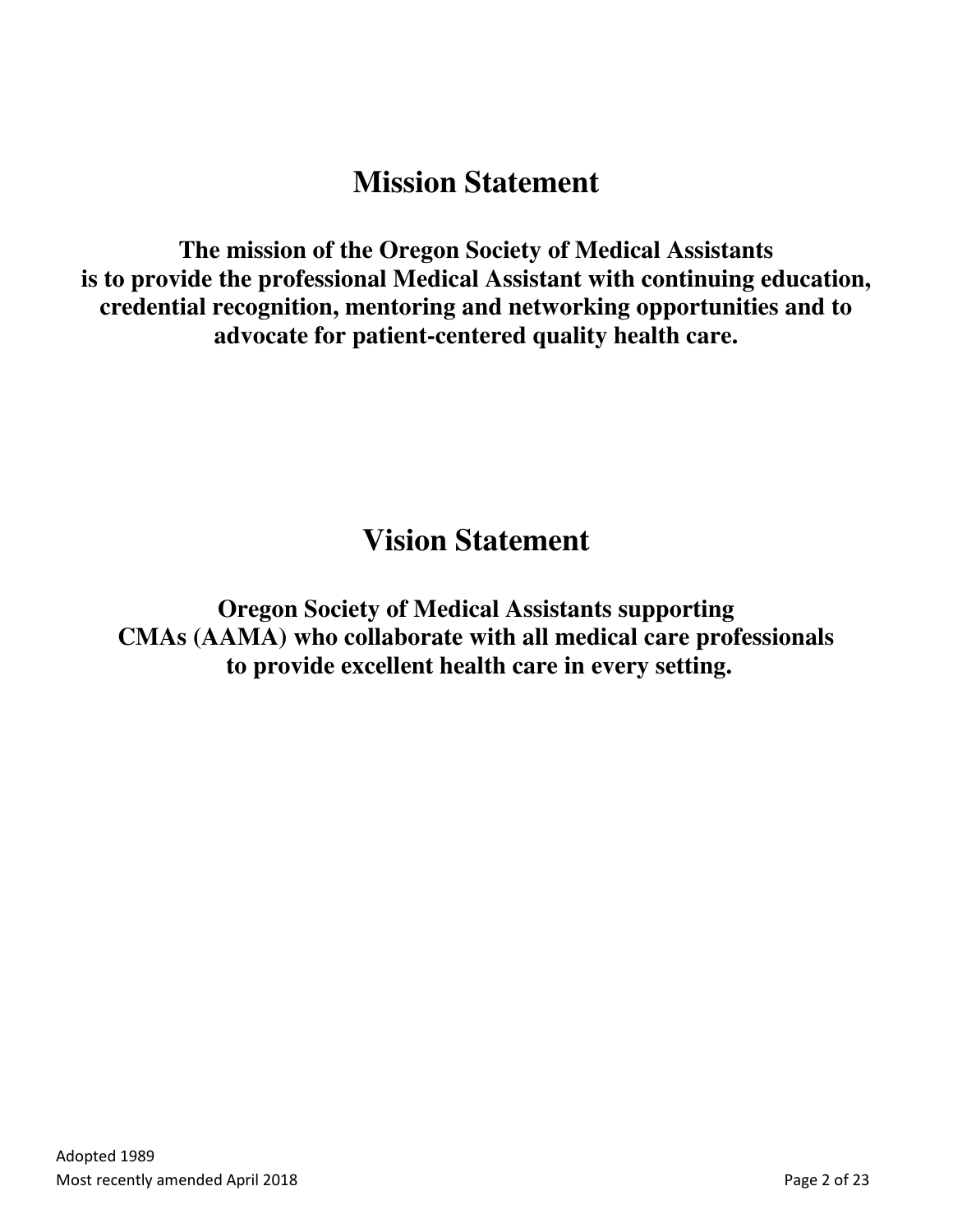#### Oregon Society of Medical Assistants

#### Affiliate of the American Association of Medical Assistants

#### **Article I – Name**

The name of this organization shall be Oregon Society of Medical Assistants, hereinafter known as OSMA. It is a constituent society, affiliated with the American Association of Medical Assistants, hereinafter known as AAMA.

#### **Article II – Purpose**

The purpose of OSMA is to enable medical assisting professionals to enhance and demonstrate the knowledge, skills and professionalism required by employers and patients; protect medical assistants' right to practice; and promote effective, efficient health care delivery through optimal use of multi-skilled CMAs (AAMA).

#### **Article III – Organizational Policy**

Section 1. OSMA is hereby declared to be a mutual benefit organization. It is not, nor shall it ever become a trade union or collective bargaining agency. No person otherwise qualified for membership in OSMA shall be denied membership. No person who participates in the activities of organizations whose purpose is to overthrow the government of the United States shall be a member of OSMA.

Section 2. The fiscal year of OSMA shall be from May  $1<sup>st</sup>$  through April  $30<sup>th</sup>$ .

Section 3. The OSMA annual budget will be based on the average of the actual income from the previous four years.

#### **Article IV – Dissolution**

Section 1. In the event of dissolution of OSMA, the Executive Board shall, after payment of all liabilities, distribute any remaining assets to nonprofit medical or charitable institutions, or projects designated by a majority of the delegates at a meeting called for the purpose of dissolution.

Section 2. The President shall notify the AAMA Executive Office of its dissolution within ten (10) days of the meeting at which dissolution is approved by the members of OSMA.

Section 3. It shall be the responsibility of the President and Treasurer to complete all necessary federal and state forms upon dissolution. Copies of those forms will be sent to the AAMA Executive Office.

#### **Article V – Component Chapter**

Section 1. Component Chapters, hereinafter known as Chapters, shall consist of those county or district Chapters of medical assistants contained within the geographic limits of the state of Oregon, which hold unrevoked charters from OSMA. They shall be under the jurisdiction of OSMA.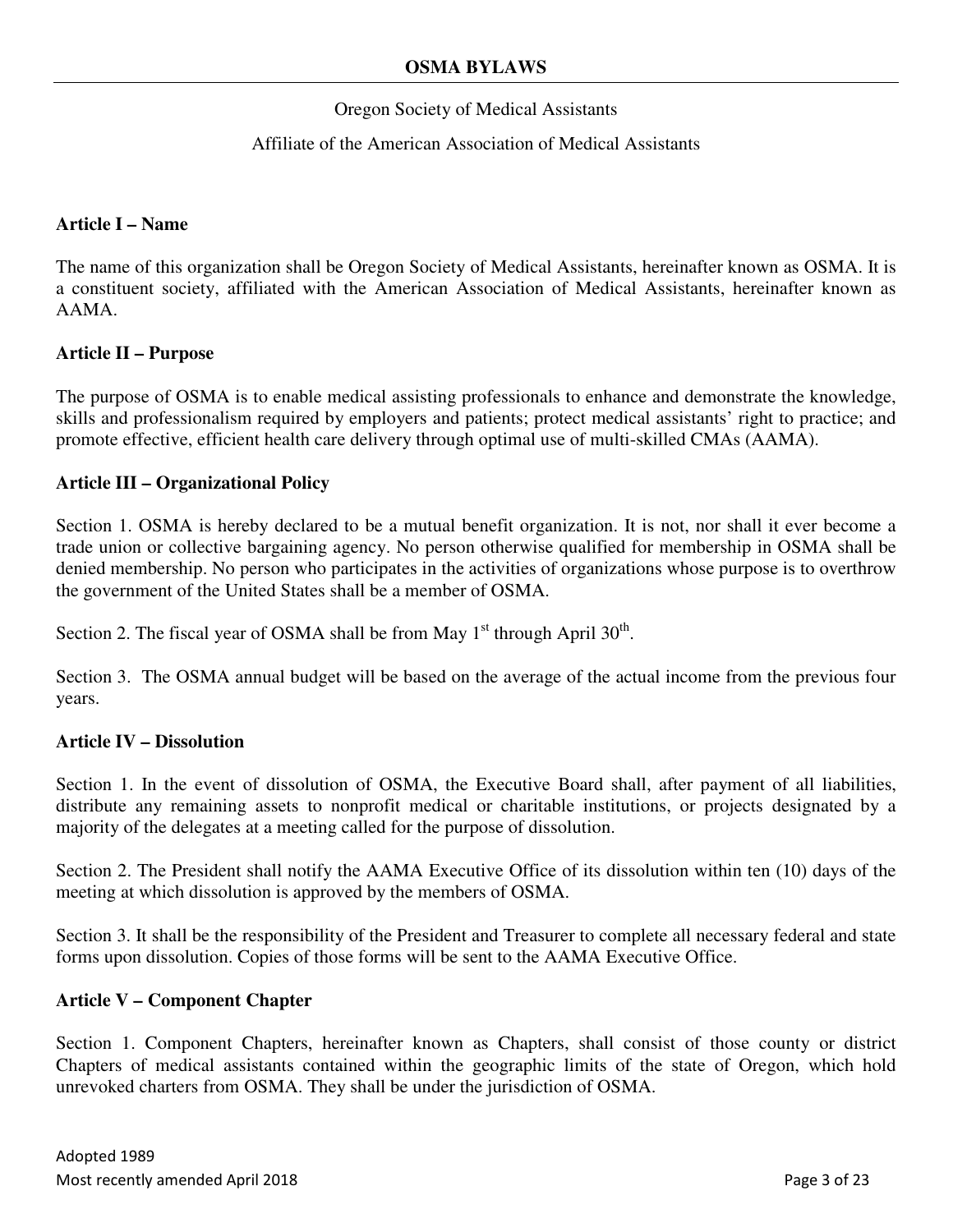Section 2. A Chapter may become an affiliate of OSMA by submitting a copy of its bylaws to the OSMA Bylaws Team for review, and when approved by the OSMA Board, be presented to the OSMA General Assembly. An affirmative vote of at least two-thirds (2/3) of the eligible voting members in attendance shall be required for acceptance.

Section 3. A Chapter's bylaws shall not be in conflict with the bylaws of OSMA or AAMA. The bylaws of OSMA shall supersede those of a Chapter.

Section 4. A Chapter found guilty of any conduct or action deemed in violation of the Code of Ethics, the bylaws of AAMA or the bylaws of OSMA by the OSMA Board shall be given sixty (60) days in which to conform or ask for a hearing before the Board or the charter may be revoked. Chapter members shall be notified by certified mail by the OSMA Board.

Section 5. A Chapter's charter may be revoked by a two-thirds (2/3) vote of the General Assembly provided a Board Recommendation is presented. Reinstatement may be accomplished by the same procedure. In the event of revocation, a final accounting of Chapter finances shall be due to the OSMA Treasurer, no later than 30 days after the Chapter charter is revoked.

- A. All Chapter funds, after payment of outstanding bills, shall be surrendered to the OSMA Treasurer.
- B. The OSMA treasury shall hold those funds in reserve for a period, not to exceed three (3) years, in the event local members-at-large choose to reestablish an active chapter.

Section 6. Application for Chapter affiliation or acceptance or use of any privileges of membership in OSMA shall be deemed and taken to be an agreement on the part of the Chapter to be bound by the bylaws of OSMA, together with regularly adopted amendments thereto, and the actions of OSMA or officers thereof, taken pursuant to such bylaws, exclusive of any other remedy.

Section 7. Any Chapter may withdraw from OSMA by submitting written resignation with two-thirds (2/3) of the signatures of their active membership to the OSMA Board. In the event of withdrawal, a final accounting of Chapter finances shall be due to the OSMA Treasurer, no later than 90 days after the Chapter is dissolved. This accounting must include the distributions of Chapter funds in accordance with the Chapter's Bylaws.

# **Article VI – Membership**

#### Section 1 – Classes

There shall be seven (7) classes of membership: active, life, sustaining, associate, affiliate, student and honorary.

- A. Membership in a Chapter, OSMA and AAMA shall be required for all classes, except honorary, unless there is no Chapter in the area.
- B. If there is no Chapter within the member's county of residence, the member shall be designated as an OSMA member-at-large.
- C. No other membership or quasi-membership classes shall be permitted by a Chapter or OSMA.

#### Section 2. Qualifications

A. Active – an active member shall be one of the following:

Adopted 1989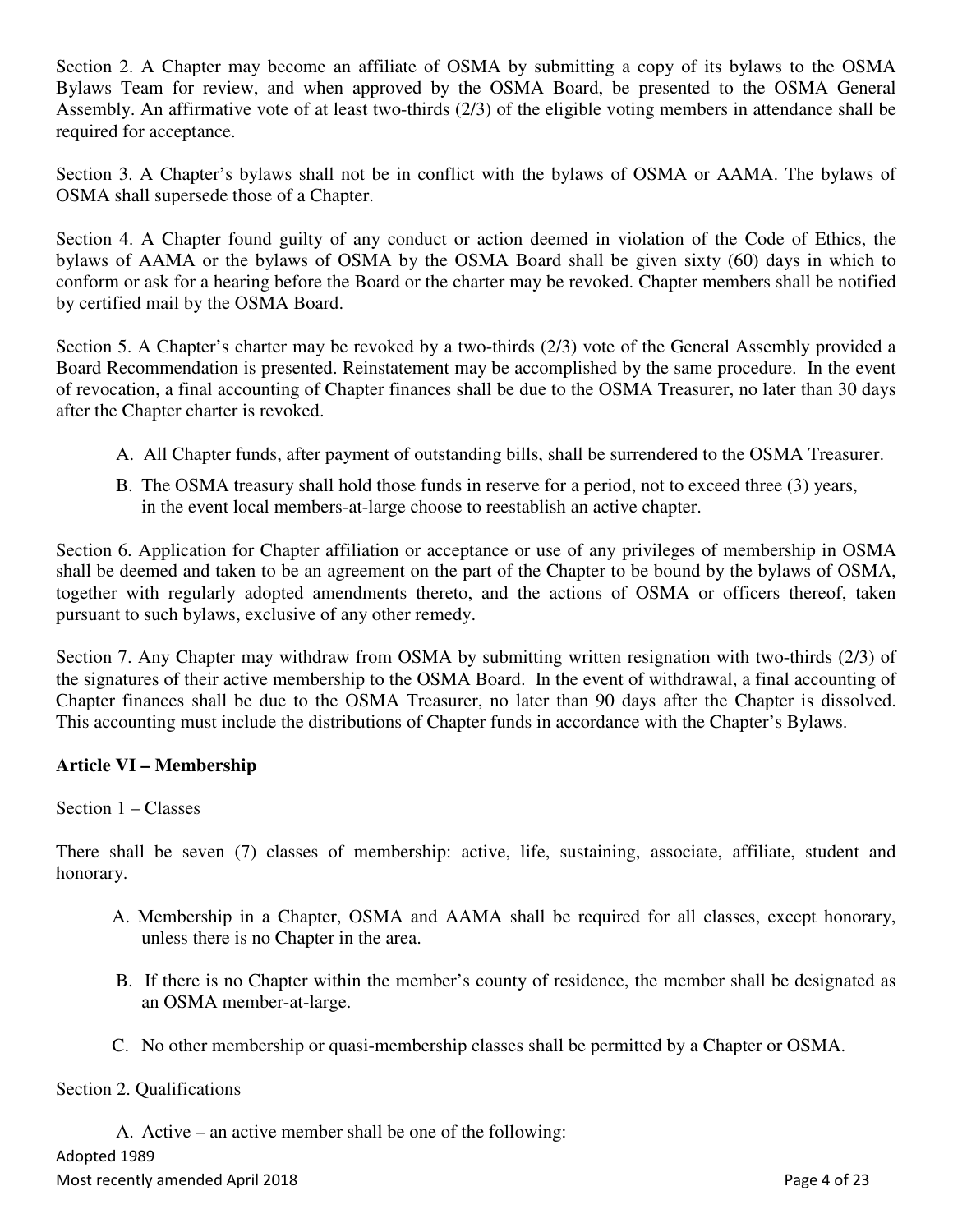1. An AAMA Certified Medical Assistant (CMA) holding current credential status and whose CMA (AAMA) credential has not been revoked as provided by the AAMA Certifying Board Disciplinary Standards and Procedures for the CMA (AAMA).

2. Anyone who was an active member on December 31, 1987, who has never been a CMA (AAMA), and who has maintained continuous active membership. Continuous active membership shall be defined as having dues postmarked or submitted electronically to the AAMA Executive Office by December 31 (the controlling time is that of sending, not that of receiving).

- B. Life a life member shall be an active member who has provided outstanding service to OSMA. Life membership is conferred by an affirmative vote of at least two-thirds  $(2/3)$  vote of the voting members of the General Assembly. Only one (1) life membership may be conferred in any year. Nominations, with supporting documentation, submitted no later than Winter Quarterly Board meeting may be made by a Chapter or a member of the OSMA Board.
- C. Sustaining a sustaining member shall be anyone who has been an active or associate member for at least two (2) years, and who has retired from medical assisting, is eligible for sustaining membership. This membership shall be forfeited if not renewed annually.
- D. Associate an associate member shall be a medical assistant who is not yet a CMA (AAMA) and who does not fall under any other category.
- E. Student member
	- 1. Shall be enrolled in a medical assisting program.
	- 2. May choose a two-year student membership term or a one-year student membership term.
		- a. After a two-year student membership term, the member is then eligible only for either associate membership or active membership (if the member meets the active membership requirements).
		- b. After a one-year student membership term, the member is eligible for a second year of student membership as long as the member renews during the member's one-year student membership term. After the second-year of student membership, the member is then eligible only for either associate membership or active membership (if the member meets the active membership requirements).
		- c. No member is eligible for more than a total of two consecutive years of student membership
- F. Affiliate an affiliate member shall be one who is not eligible for another class of membership but who is interested in the profession of medical assisting.
- G. Honorary an honorary member shall be one who is not eligible for active membership but has made outstanding contributions to the advancement of medical assisting and/or OSMA. Honorary membership is conferred by an affirmative vote of at least two-thirds (2/3) of the voting members of a General Assembly. No more than two (2) honorary memberships may be conferred in any year. Nominations, with supporting documentation, submitted to the OSMA Board at least sixty (60) days prior to the annual conference, may be made by a Chapter or a member of the OSMA Board. Honorary membership in OSMA does not transfer to AAMA.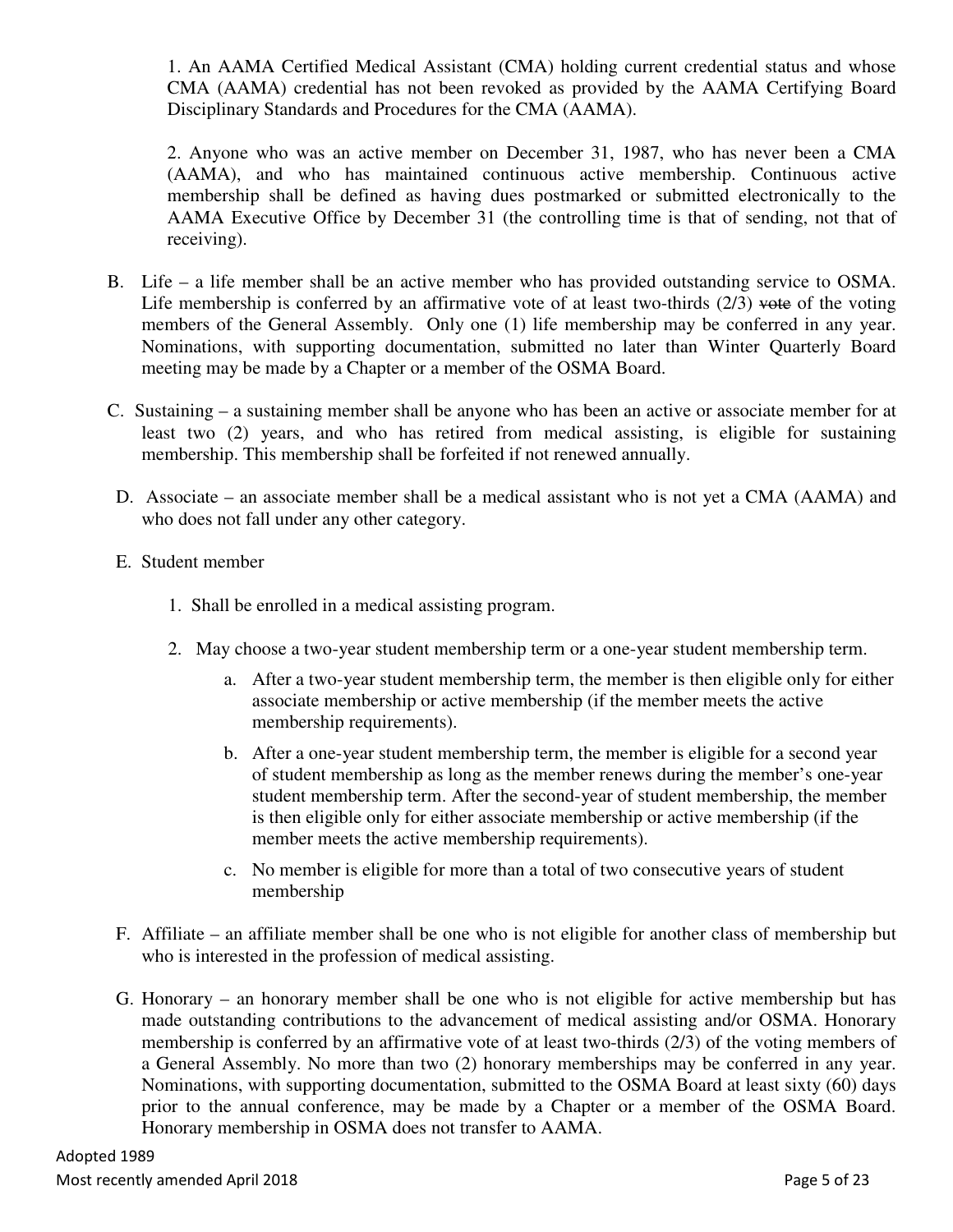- A. Active and Life members, who are CMAs (AAMA) holding current credential status and whose dues have been paid by December 31<sup>st</sup>, are eligible to serve as President, President Elect, Treasurer and Oregon Delegate to the AAMA House of Delegates.
- B. All classes of membership, except Honorary, whose dues are paid by December  $31<sup>st</sup>$ , are eligible to serve as Secretary, Speaker, Vice Speaker, Leaders of Teams and all other appointed positions.
- C. Privileges on the Chapter level shall be determined by the Chapter.

#### Section 4. Revocation

- A. Any member who has had their CMA (AAMA) credential revoked by the Certifying Board as provided by the AAMA Certifying Board Disciplinary Standards and Procedures for the CMA (AAMA) will immediately lose their membership and all privileges attached thereto and shall not be allowed reinstatement, unless the revocation of the credential is rescinded by the Certifying Board. No refund of any dues amount will be made.
- B. Any member attempting to promote unionization of OSMA or its membership automatically forfeits membership.

### **Article VII – Dues**

Section 1. Annual state dues for all classes of members shall be fixed by the General Assembly upon recommendation of the OSMA Board. Dues shall become due and payable November  $1<sup>st</sup>$  and shall be delinquent if not postmarked or submitted electronically to the AAMA Executive Office by December 31<sup>st</sup> (the controlling time is that of sending, not that of receiving). Dues shall be billed by and payable to the AAMA Executive Office. State and local reimbursement shall come from AAMA.

- A. Full dues will be assessed for active, associate and affiliate members.
- B. One-half dues shall be assessed for sustaining members.
- C. Dues will be assessed for student members.
- D. Members-at-large shall only be assessed OSMA and AAMA dues.
- E. OSMA shall pay AAMA dues for OSMA Life members.
- F. Honorary members are not required to pay dues.

Section 2. Dues for a new member joining on or after September 1 shall be credited to the following year.

Section 3. To serve as a delegate or alternate to the AAMA House of Delegates, or as an OSMA officer, a member's dues shall be postmarked or submitted electronically to the AAMA Executive Office by December 31 (the controlling time is that of sending, not that of receiving). Officers and delegates must maintain current membership during their terms of office.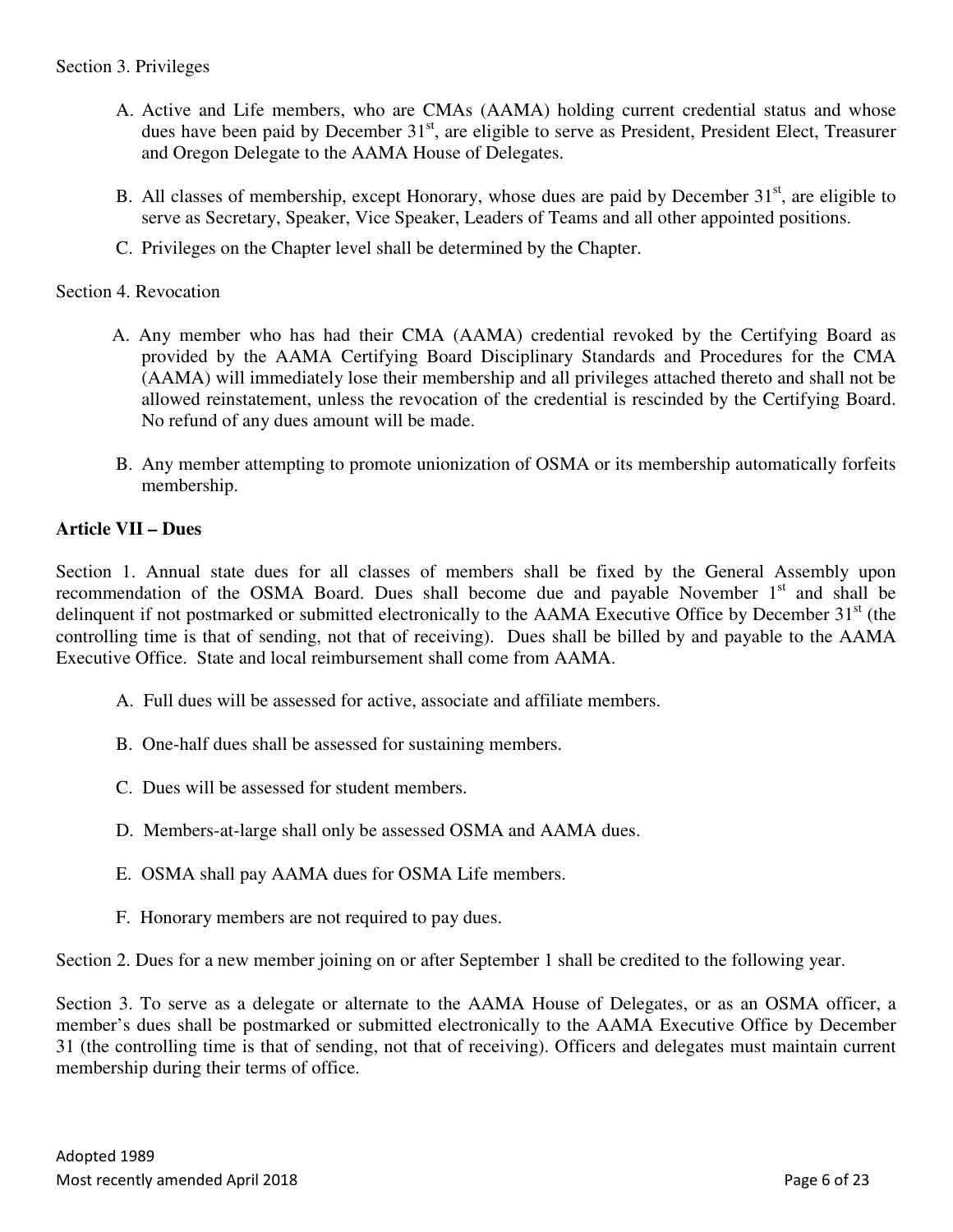Section 4. OSMA and its component Chapters shall offer reciprocity to members transferring membership from a constituent society and/or component Chapter. The transferring member shall present proof of current AAMA membership status.

Section 5. Membership belongs to the individual and shall be nontransferable and nonrefundable.

#### **Article VIII – Officers and Their Qualifications**

Section 1. The officers of OSMA shall be President, President Elect, Secretary, Treasurer, Speaker, Vice Speaker, and Immediate Past President.

Section 2. All candidates for OSMA office and elected officers must have paid membership dues by December  $31<sup>st</sup>$  of the previous year and maintain membership throughout their term of office.

Section 3. A candidate for President, President Elect or Treasurer shall be a CMA (AAMA) holding current status and shall be an active or Life member whose credential has not been revoked as delineated in Article VI, Section 4.

Section 4. A candidate for Secretary, Speaker or Vice Speaker shall be a member of any class, except Honorary.

Section 5. Additional qualifications for specific officers shall be:

- A. The President Elect shall:
	- 1. hold the CMA (AAMA) credential;
	- 2. have been a member of OSMA no less than three (3) years;
	- 3. have served as an OSMA Officer or Chapter President;
	- 4. have attended the OSMA House of Delegates or General Assembly no less than two (2) times as a voting member.
- B. The Secretary shall:
	- 1. have been a member of OSMA no less than two (2) years;
	- 2. have served as an officer of a Chapter;
	- 3. have attended the OSMA House of Delegates or General Assembly no less than one (1) time as a voting member.
- C. The Treasurer shall:
	- 1. hold the CMA (AAMA) credential;
	- 2. have been a member of OSMA no less than three (3) years;
	- 3. have attended the OSMA House of Delegates or General Assembly no less than two (2) times as a voting member;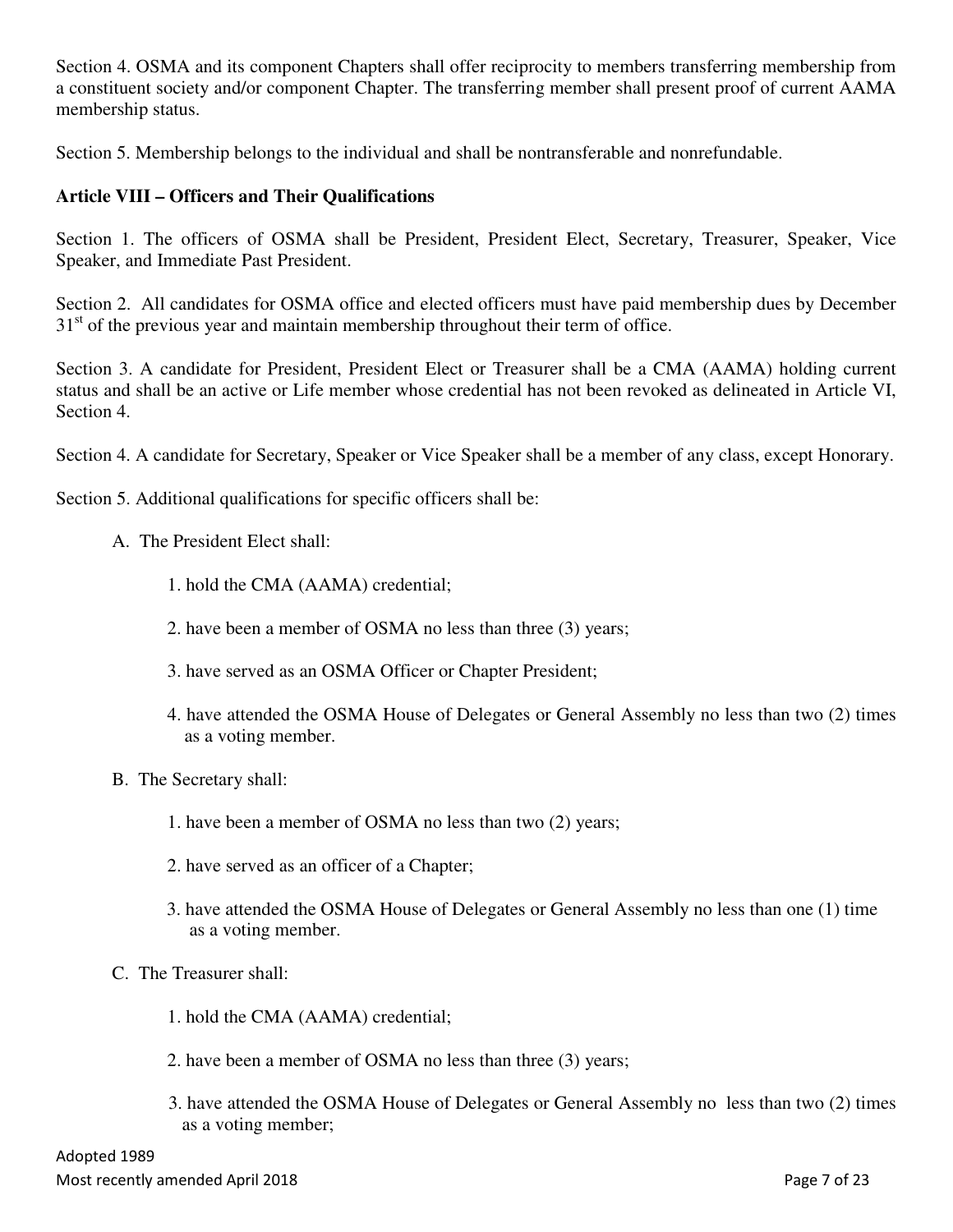- 4. have served as an officer of a local Chapter;
- 5. have a basic understanding of accounting procedures.
- D. The Speaker shall:
	- 1. have been a member of OSMA no less than two (2) years;
	- 2. have served as OSMA President, OSMA Vice Speaker, of the House or a Chapter President;
	- 3. have attended the OSMA House of Delegates or General Assembly no less than two (2) times as a voting member.
- E. The Vice Speaker shall:
	- 1. have been a member of OSMA no less than one (1) year;
	- 2. have served as an OSMA Team Leader or a Chapter President;
	- 3. have attended the OSMA House of Delegates or General Assembly no less than one (1) time as a voting member.

#### **Article IX – Nominations and Elections**

Section 1. Nominations

- A. There shall be a Nominations Team of no less than five (5) members as follows:
	- 1. All members shall be nominated from the floor during the General Assembly;
	- 2. No more than two (2) members shall be from the same Chapter;
	- 3. Team members shall be elected by plurality vote of the eligible members of the General Assembly on written ballot;
	- 4. The individual who receives the most votes shall serve as Team Leader.
	- 5. The Immediate Past President shall be ex-officio member.
- B. Nominations for officers and Oregon Delegates to the AAMA House of Delegates may be made from the floor, during the General Assembly, provided the Nominations Team has examined the qualifications, determined eligibility and received consent from each member to be nominated.

#### Section 2. Elections

- A. The election of Officers, Oregon Delegates to the AAMA House of Delegates and the Nominations Team shall be held during the OSMA General Assembly.
- B. Positions to be considered for election are as follows: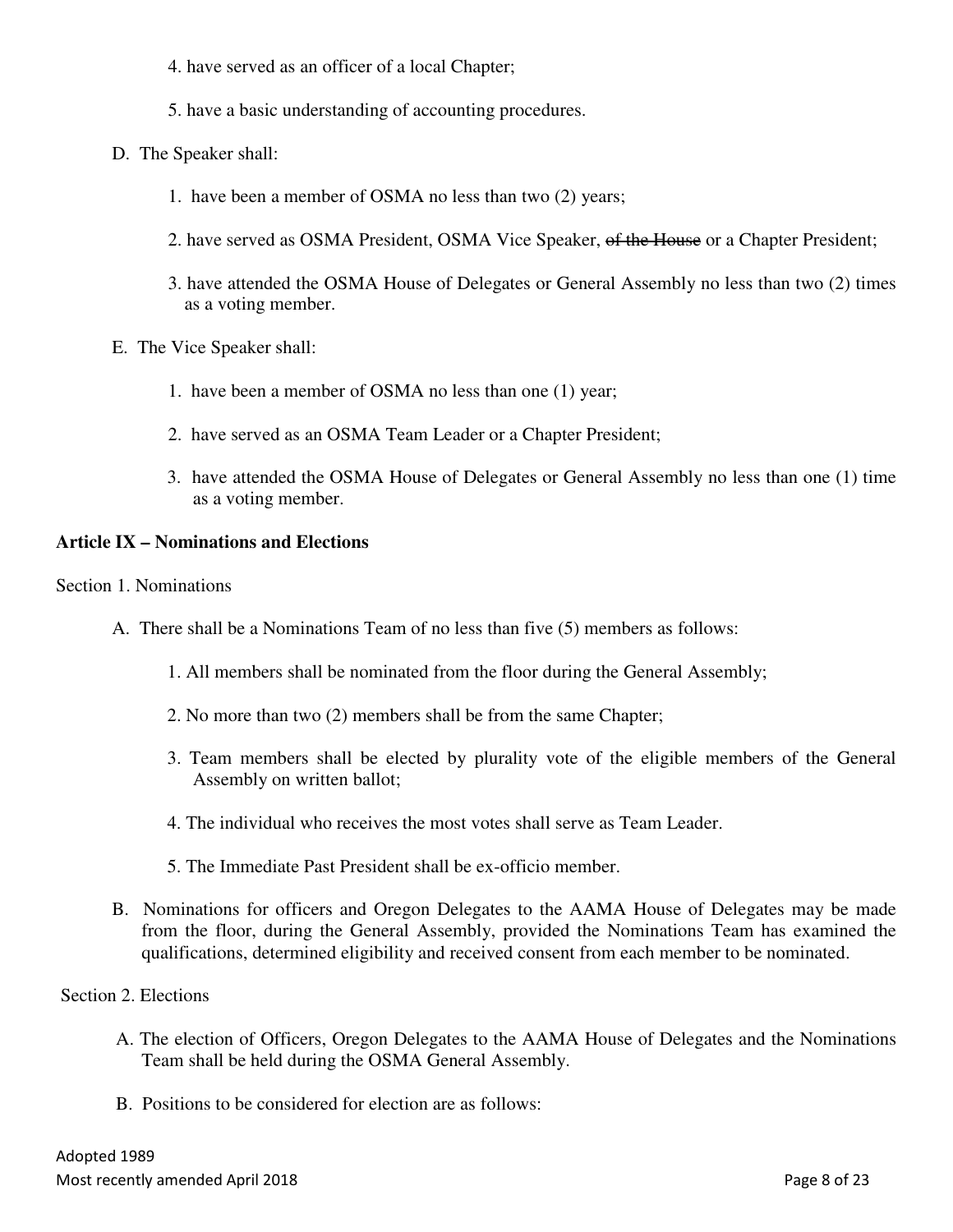- 1. President Elect
- 2. Secretary
- 3. Treasurer
- 4. Speaker
- 5. Vice Speaker
- 6. Oregon Delegates to the AAMA House of Delegates & Alternates (minimum of 2 each)
- 7. Nominations Team Members (minimum of 5)
- 8. Nominations Team Leader (from among the list of Nominations Team Member candidates)
- C. Officers shall be elected by majority vote of the eligible members of the OSMA General Assembly.
- D. Oregon Delegates to the AAMA House of Delegates shall be elected by plurality vote of the eligible members of the OSMA General Assembly. Alternate Oregon Delegates shall be listed in order by greatest number of votes received.
- E. Voting shall be done by written ballot.
- F. The Tellers Team report and tally sheet shall become a permanent record attached to the minutes of the General Assembly.
- G. Installation of Officers shall be held after the election at the OSMA Annual Conference and prior to the OSMA Transitional Board meeting.

# **Article X – Officers – Terms of Office, Vacancy in Office, Removal from Office**

Section 1. Term of Office

- A. The term of office for President and President Elect shall be one (1) year or until their successor is elected.
- B. The term of office for Secretary shall be two (2) years. They shall not serve more than two (2) consecutive terms.
- C. The term of office for Treasurer shall be one (1) year. There shall be no term limit provided quarterly audits are performed.
- D. The term of office for Speaker and Vice Speaker shall be one (1) year. They shall not serve more than two (2) consecutive terms.

Section 2. Vacancy in Office

A. In the event of a vacancy in the office of President Elect, the office shall remain vacant until the next meeting of the OSMA General Assembly when a President shall be elected.

Adopted 1989 Most recently amended April 2018 **Page 9 of 23**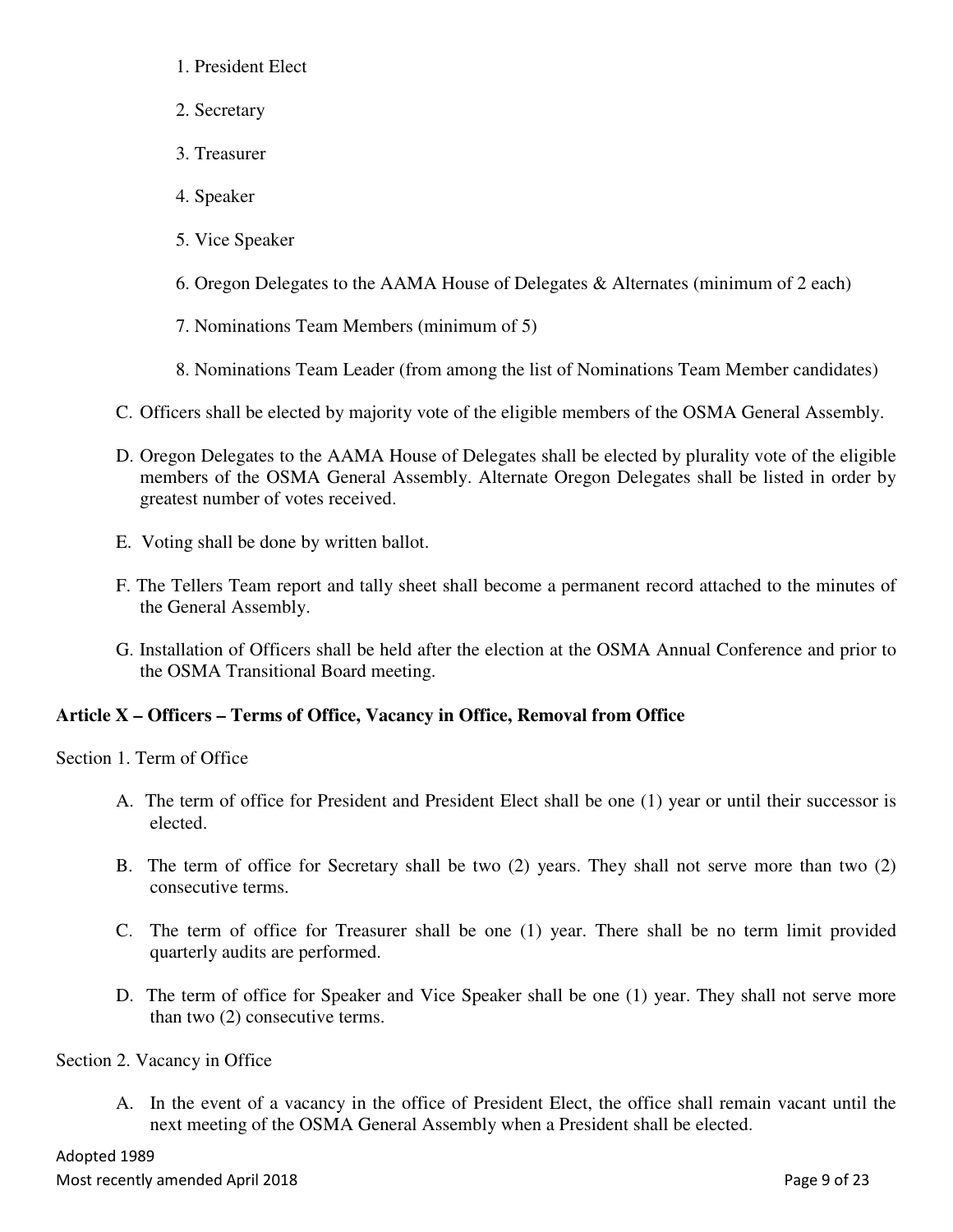B. In the event of a vacancy in any office not provided for elsewhere in these Bylaws, the Executive Board shall appoint a member to serve until the next meeting of the OSMA General Assembly, at which time a new officer can be elected to begin a new term. This appointee shall meet the qualifications prescribed in these Bylaws and the OSMA Board Manual.

Section 3. Removal from Office

A. An officer who fails to perform the required duties or gives just cause for removal from office shall be removed from the office by the Executive Board. An officer whose credential has been revoked as delineated in Article VI, Section 4 shall be removed from office.

#### **Article XI – Duties of Officers**

Section 1. In addition to the duties set forth in these Bylaws, officers shall perform such duties as are implied by their respective offices and are consistent with standard parliamentary procedure and/or as required by law.

Section 2. Specific duties are enumerated in the OSMA Board Manual.

Section 3. The President shall:

- A. preside at all OSMA meetings except meetings of the General Assembly;
- B. be Chair of the Board;
- C. report to the General Assembly;
- D. be ex-officio member of all teams except Nominations and teams of the General Assembly;
- E. have the power, in the event of a Team Leader vacancy, to appoint a Leader from among the members of that team, when possible.

Section 4. The President Elect shall:

- A. assume the duties of the President in the latter's absence;
- B. succeed to the office of President in the event of vacancy;
- C. appoint, subject to confirmation by the Board, Leaders of Standing Teams, except Nominations, and miscellaneous positions for the ensuing year, having secured each member's consent to serve.
- D. automatically succeeds to the office of President at the end of the term as President Elect.

Section 5. The Secretary shall:

- A. record and transcribe the minutes of all regular and special meetings of the Board, Executive Board and the General Assembly.
- B. maintain the permanent records of all regular and special meetings of the OSMA Board, Executive Board and the General Assembly.

Section 6. The Treasurer shall:

A. be responsible for the collection and distribution of funds for OSMA.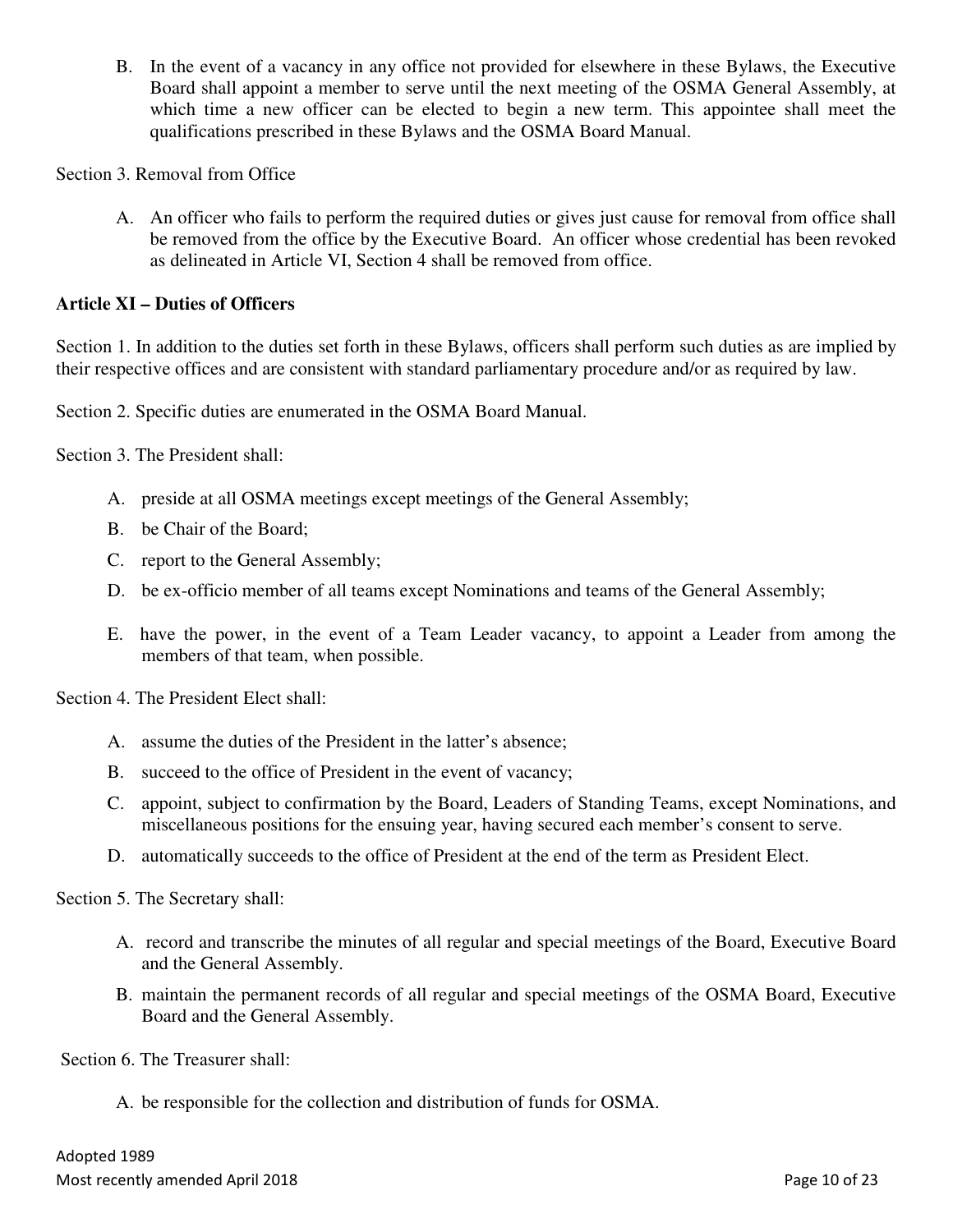B. present a proposed budget based upon the average of the actual income received by the OSMA during the previous four years, for the ensuing fiscal year to be approved by the General Assembly.

Section 7. The Speaker shall:

- A. preside at the General Assembly.
- B. appoint General Assembly teams to include Tellers and other teams as may become necessary.

Section 8. The Vice Speaker shall:

- A. preside at meetings of the General Assembly in the absence of the Speaker;
- B. collect year-end reports for electronic distribution to the membership, via the OSMA web page;
- C. succeed to the office of Speaker in the event of vacancy;
- D. obtain a head count of eligible voters in the General Assembly.

Section 9. The Immediate Past President shall serve as Chair of the Past Presidents Council.

#### **Article XII – Boards**

Section 1. Board

- A. The Board shall consist of the Officers identified in Article VIII, the Standing Team Leaders identified in Article XIII, and the Presidents of each Chapter. Each position shall carry one (1) vote. The Parliamentarian and Professional Liaison shall serve as ex-officio member without a vote.
- B. The Board shall meet quarterly to conduct the business of OSMA. It shall meet prior to the General Assembly and following the close of the annual Conference.
- C. Special meetings of the Board may be called by the President or one-quarter (1/4) of its members.
- D. The Board shall be authorized to vote by mail, email, teleconference call, or facsimile, with the report of any actions taken verified and made part of the minutes of the next meeting of the Board.
- E. A majority of the members of the Board shall constitute a quorum.

#### Section 2. Executive Board

- A. The Executive Board shall consist of the Officers identified in Article VIII, with one (1) vote each. The Parliamentarian shall be ex-officio member without a vote.
- B. The Executive Board shall be empowered to act, by a majority vote of its members, for OSMA between quarterly Board meetings.
- C. Meetings may be called by the President or any two (2) Officers. A documented attempt to notify all Executive Board members of such a meeting must be made.
- D. A majority of the members of the Executive Board shall constitute a quorum.

Section 3. Past Presidents Council

A. The Past Presidents Council shall consist of the three (3) most recent Past OSMA Presidents.

#### Adopted 1989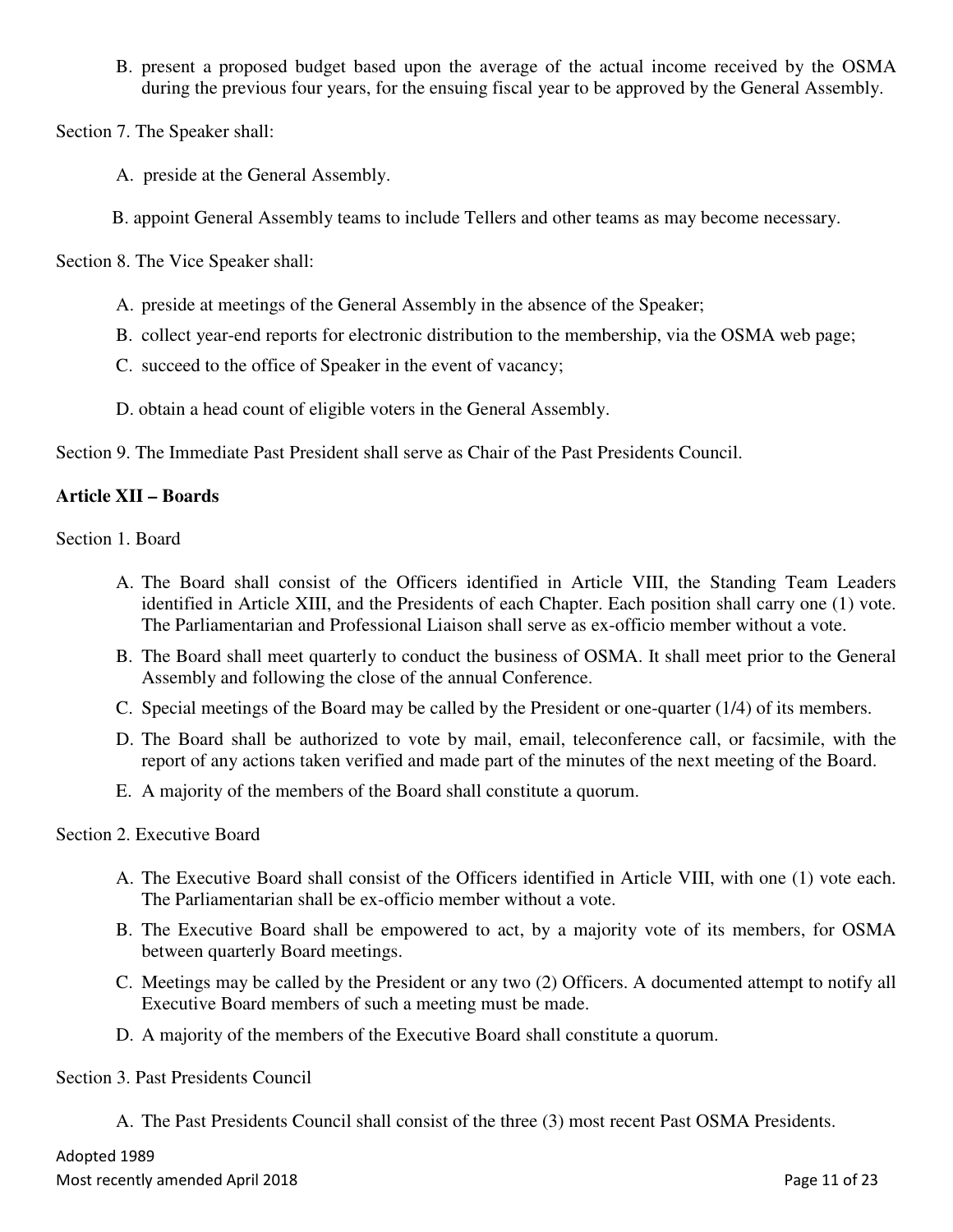- B. The Immediate Past President shall serve as chair.
- C. The Professional Liaison may be appointed to this council at the discretion of the OSMA Board.
- D. This Council shall be responsible for the selection and submission of OSMA and its members for AAMA Excel Awards.
- E. This Council shall participate on the Bylaws Team.
- F. In the event of vacancy, this Council shall solicit other Past OSMA Presidents to fill the position. Appointment shall be made by the Executive Board.
- G. This Council shall maintain an up-to-date mailing list of past OSMA Presidents.

#### **Article XIII – Teams**

Section 1. The Teams of OSMA shall be standing, special and teams of the General Assembly.

- A. In addition to the duties set forth in these Bylaws, Team Leaders shall perform such duties as are enumerated in the Board Manual.
- B. All standing team leaders for the forthcoming year, except Nominations, shall be appointed by the President Elect and presented to the Board at the pre-conference Board meeting.
- C. All team materials and records are the property of OSMA and shall be kept in good order. These shall be passed to the succeeding team leader at the transitional Board meeting.
- D. Team leaders shall summarize the year's progress and team's recommendations in a written yearend report. Report shall be submitted to the Vice Speaker for inclusion in the electronic distribution to the membership, via the OSMA web page.
- E. In the event of a vacancy in a Team Leader position, the President shall appoint a new Leader from the existing team members whenever possible.
- F. A majority of the members of any team shall constitute a quorum.

Section 2. The Standing Teams are:

- A. Bylaws
- B. Communications
- C. Leadership & Mentoring
- D. Membership & Marketing
- E. Nominations
- F. Public Affairs
- G. Strategic Planning

#### Section 3. Duties

- A. Bylaws this team shall:
	- 1. review the bylaws of the OSMA annually and recommend changes.
	- 2. review the bylaws of Chapters for compliance with the Bylaws of AAMA and OSMA.

#### Adopted 1989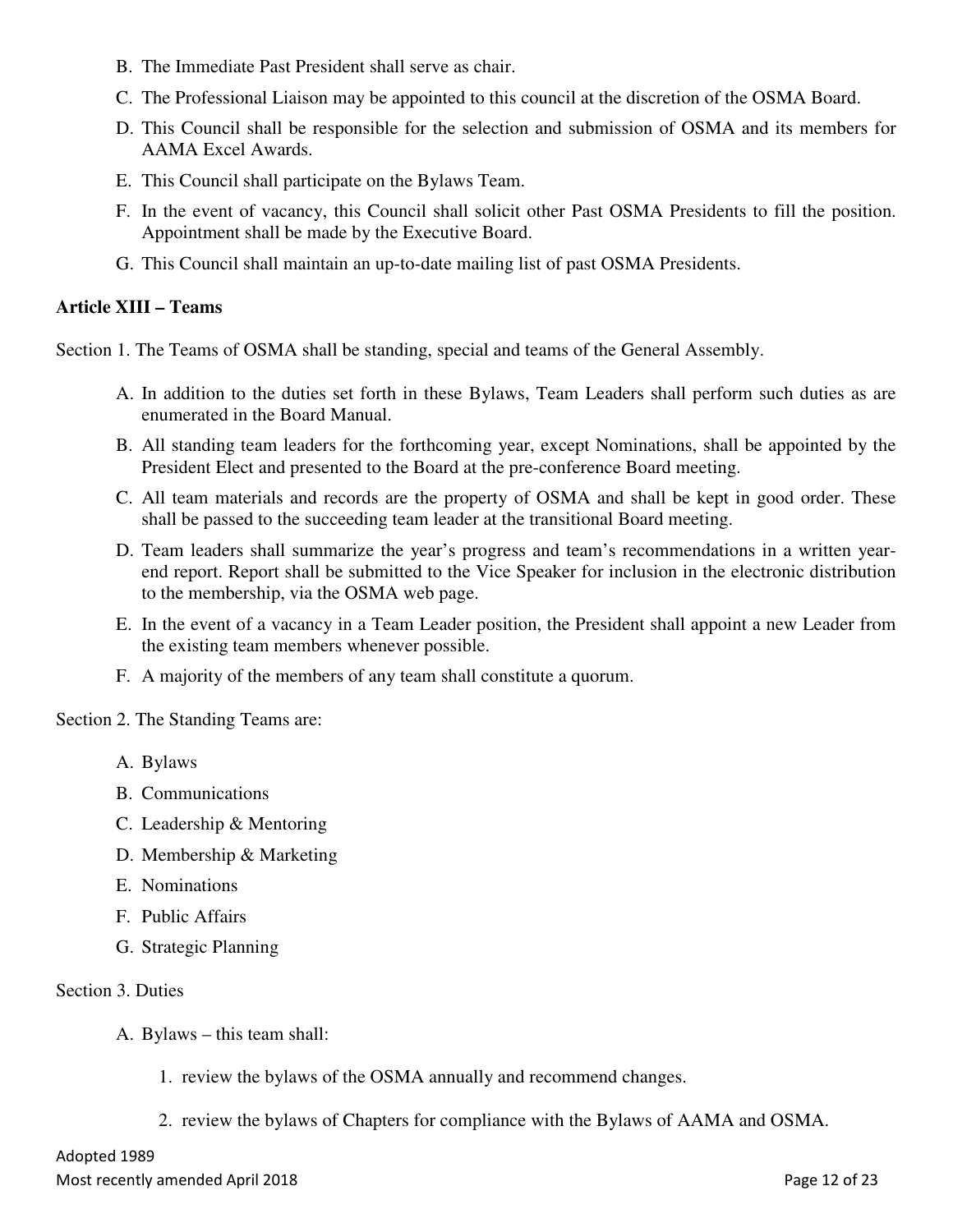- 3. review the Bylaws of any Chapter wishing to become a component Chapter of OSMA.
- 4. incorporate AAMA mandated changes to bylaws and return two (2) copies to AAMA within thirty (30) days of notification. Any action taken by OSMA that is inconsistent with such mandated language shall immediately be null and void.
- 5. have Past Presidents Council members serve as members of this team.
- 6. have the Parliamentarian be ex-officio member without a vote.
- B. Communications –this team shall:
	- 1. manage the OSMA website: www.onlineosma.org, the OSMA Facebook pages, and any other social media (Linkedin, Twitter) if added
	- 2. manage the inquiry line email (info@onlineosma.org) by responding to messages or forwarding messages to the appropriate OSMA Board member within at least 15 days.
	- 3. prepare an annual postcard, containing dates and locations of all OSMA events for the next calendar year, to be distributed to all members of OSMA via USPS during the last week in December of each year.
- C. Leadership & Mentoring this team shall:
	- 1. coordinate coaching and training opportunities for all members.
	- 2. create, update, and maintain currency of documents included in the leadership manual.
- D. Membership & Marketing
	- 1. This team shall be responsible for the retention and recruitment of OSMA members.
	- 2. This team's subcommittees shall include Speakers Bureau and Certification.
		- a. Speakers Bureau shall maintain an out-reach program promoting the CMA (AAMA) credential.
		- b. Certification shall provide assistance to members for recertification of the CMA (AAMA) credential.
- E. Nominations
	- 1. The members of this team and the Team Leader shall be elected in accordance with Article IX, Section 1 of these Bylaws.
	- 2. The Nominations Team shall be responsible for soliciting, screening and presenting a slate of nominees for each elected position, except this team's members, by Winter Quarterly Board meeting.
	- 3. This team shall prepare the ballots for the elections at the annual conference.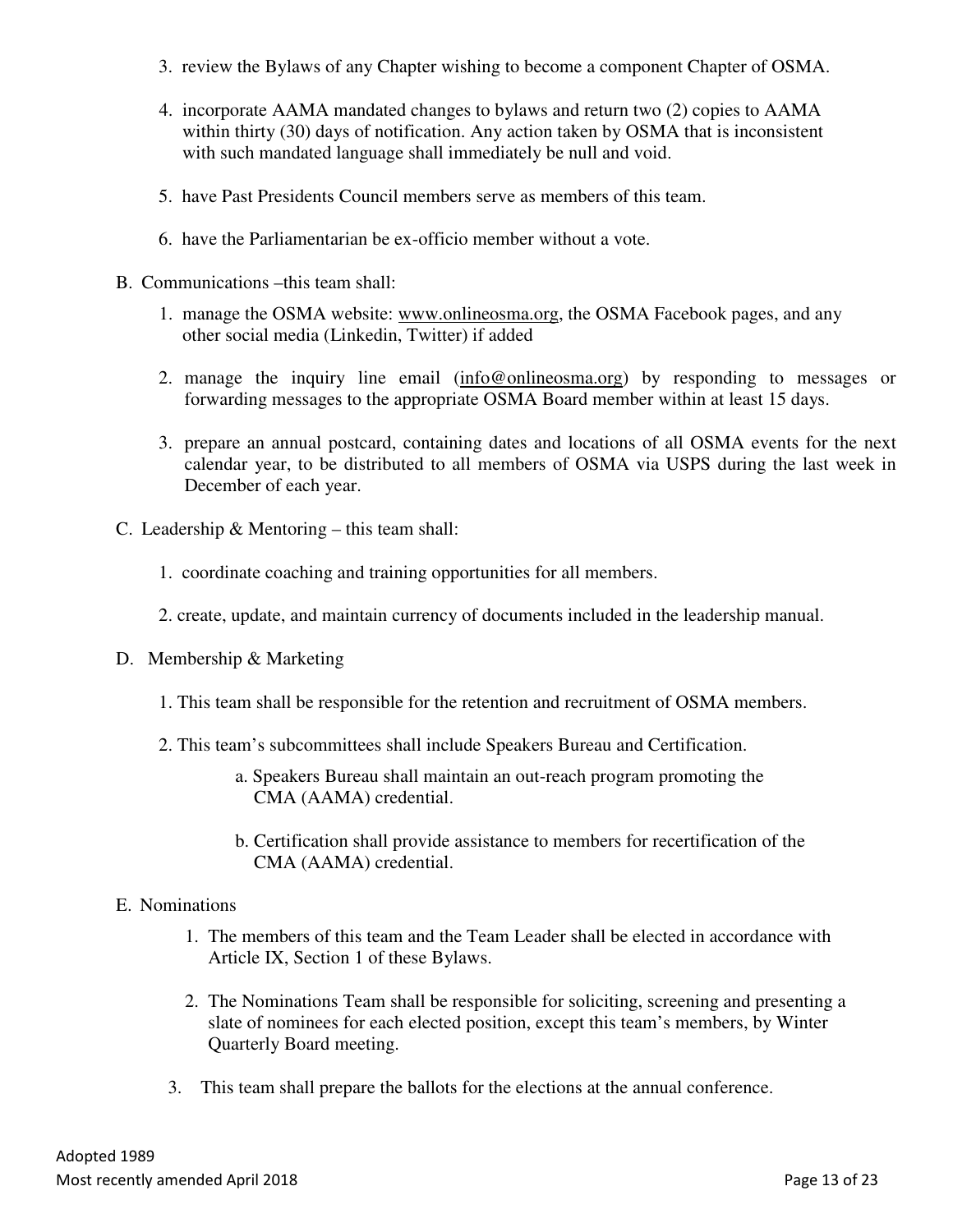- F. Public Affairs this team shall:
	- 1. be the public voice of OSMA.
	- 2. respond to all inquiries regarding Scope of Practice, Right to Practice and other issues.
	- 3. refer to the Executive Director of AAMA, all inquiries of a legal nature or that require further explanation.
- G. Strategic Planning this team shall:
	- 1. evaluate the needs of OSMA and incorporate them into the strategic plan.
	- 2. oversee compliance with current strategic plan.
	- 3. provide support to other teams and positions striving to achieve set goals.

#### Section 4. Special Teams

- A. Special (ad hoc) teams shall be appointed by the President to perform a special function or task subject to approval by the Board.
- B. Such a team shall confine its work to the purpose for which it was established and shall submit an annual report to the membership prior to the General Assembly.
- C. Special teams shall serve until their function is complete or until dissolved.

#### Section 5. General Assembly Teams

- A. Tellers this team shall:
	- 1. be appointed by the Speaker who also designates the team chair;
	- 2. be responsible for the distribution, collection and counting of ballots during the General Assembly.
	- 3. not be voting members of the OSMA General Assembly
	- 4. total an odd number not fewer than three (3).

#### **Article XIV – General Assembly**

Section 1. The governing body of the OSMA shall be a General Assembly. It shall determine the policies of OSMA, amend the bylaws, act upon such other business as may come before it and conduct the elections of officers, delegates and alternate delegates to the AAMA House of Delegates, the Nominations Team leader and members.

#### Section 2. Voting Members

- A. The voting members of the General Assembly include every current member of Oregon Society Medical Assistants (except Honorary), with each individual being entitled to one (1) vote .
- B. The Conference Planning Team [hosting chapter] will identify the OSMA members eligible to vote during the General Assembly and provide each member with a voting card.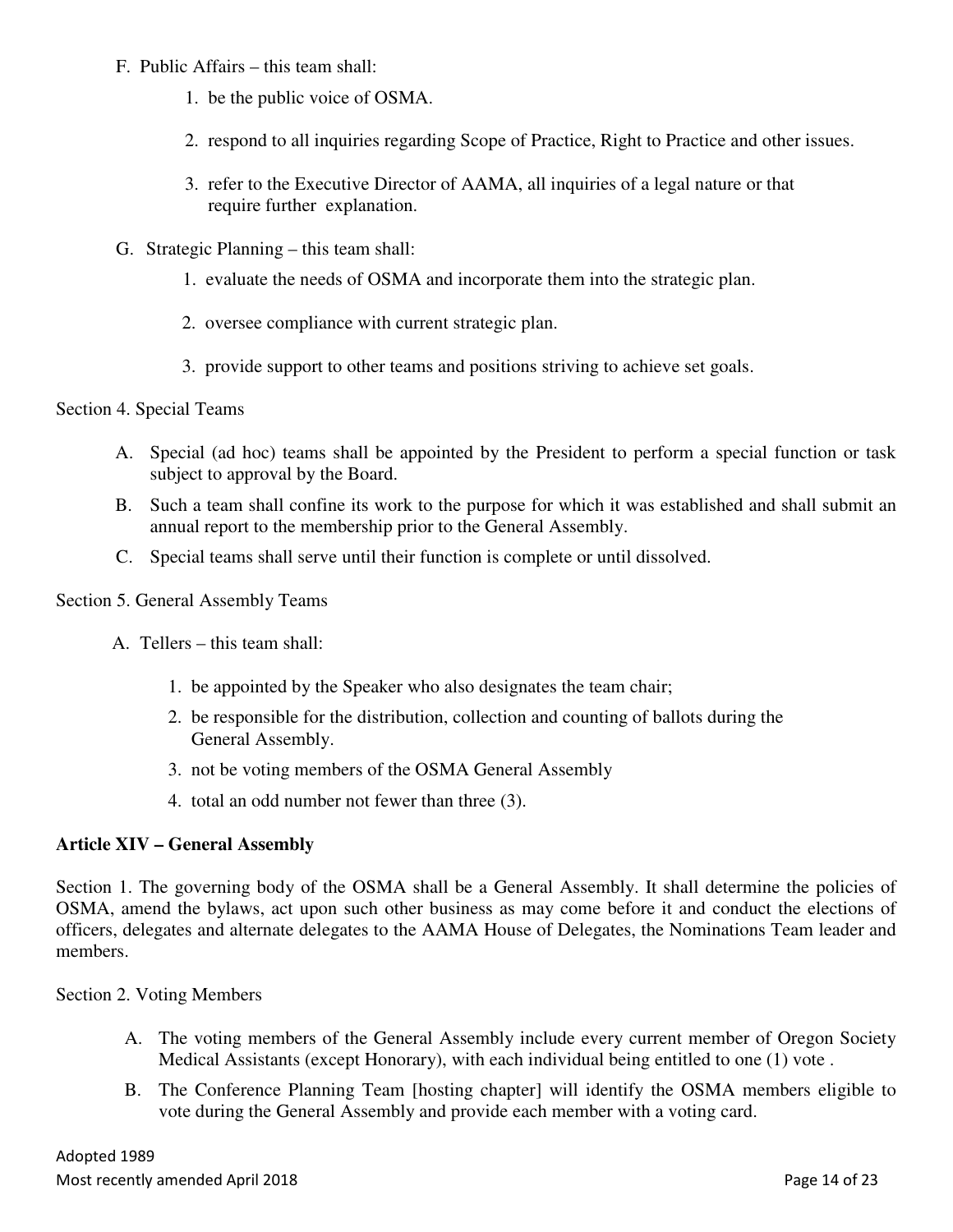- C. A Quorum shall be three (3) percent of the OSMA membership, based on the membership numbers provided by the AAMA, as of March 1 of the current year.
- D. A Parliamentarian shall be present and will determine if the quorum is met following the count of members in attendance.

#### **Article XV – Meetings**

Section 1. The OSMA shall hold an annual conference between April  $1<sup>st</sup>$  and May  $15<sup>th</sup>$ , the exact time and place determined by the hosting Chapter. During the annual conference, a General Assembly shall be conducted.

Section 2. All current OSMA members may attend the General Assembly and participate in the proceedings, discussions and voting.

Section 3. The OSMA Board shall meet no less than five (5) times per year.

- A. The Board meetings shall be held prior to the General Assembly, following the General Assembly, and once each during the summer, fall and winter quarter.
- B. All current OSMA members whose credential has not been revoked as delineated in Article Section 4, may attend and participate in the proceedings and discussions of the Board.
- C. Only eligible voting members of the Board may cast votes.

Section 4. The Board may call a special meeting of the General Assembly by attempting to notify every current member of OSMA via US Postal Service, email, or telephone.

Section 5. Education shall be scheduled by the hosting chapter in conjunction with the Board meetings held in winter and fall. The President selects the date and location of the summer Board meeting. Education in conjunction with the summer Board meeting is optional.

Section 6. Proceeds, after expenses, from OSMA sponsored meetings shall be distributed as follows: one-half to the hosting Chapter and one-half to the OSMA general fund. If a deficit is incurred by the hosting Chapter, the Chapter may request assistance from the OSMA general fund, not to exceed 50% of the shortfall.

#### **Article XVI – Representation to the AAMA Conference**

Section 1. The OSMA shall be entitled to two (2) delegates for the first one hundred (100) active and associate members of fraction thereof, plus one (1) delegate for each additional four hundred (400) active and associate members or fraction thereof.

Section 2. Delegates and alternates shall be Active or AAMA Life members whose membership has not been revoked as delineated in Article VI, Section 4, and have been a member of OSMA for no fewer than three (3) years. A delegate must have served at the Chapter level as an elected officer or at the Society level as an elected OSMA Officer and must have attended the OSMA House of Delegates or General Assembly no fewer than two (2) times.

Section 3. Determination for the number of delegates shall be the total number of active and associate members of OSMA for the previous membership year. Alternates shall be those who ran for the position of Oregon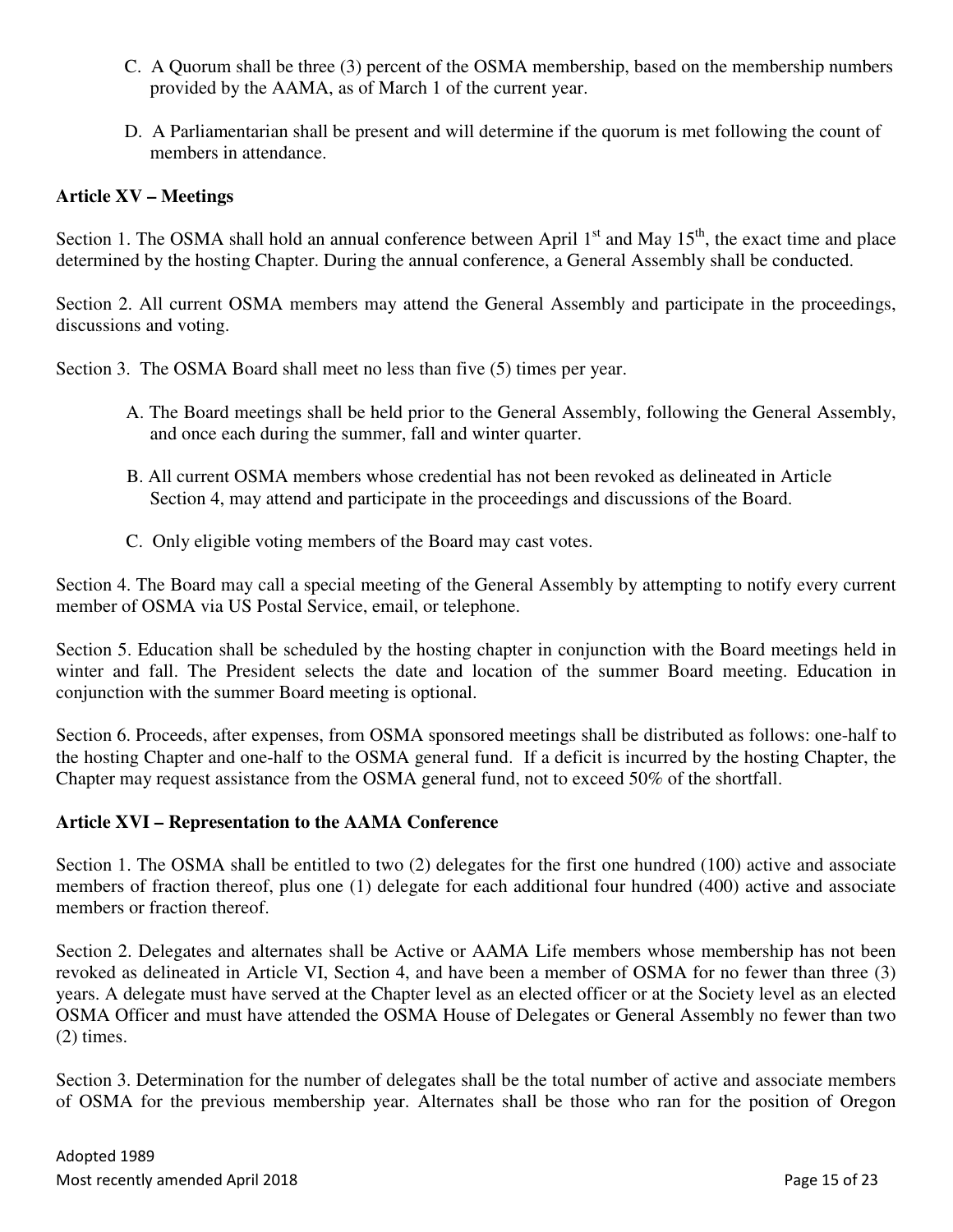Delegate but did not receive a majority of the votes from the voting members at the annual General Assembly meeting.

Section 4. The names and addresses of the Oregon Delegates and alternates to the AAMA House of Delegates shall be submitted to the AAMA Executive Office at least ninety (90) days prior to the AAMA House of Delegates.

Section 5. In the event OSMA is unable to be represented by a full complement of delegates to which it is entitled, it may assign proxy votes to another elected delegate. Such proxies shall be submitted in writing and shall be signed by the President and Secretary of OSMA to be verified by the AAMA Credentials Chair.

Section 6. The OSMA President and President Elect shall attend the AAMA House of Delegates as the first two (2) Delegates from Oregon. In the event the President or President Elect is unable to attend, the order shall be as follows: 1) Secretary, 2) Treasurer. If one or more is unable to attend, an elected alternate delegate shall attend in the officer's/delegate's place.

Section 7. All other Oregon Delegates shall be elected by plurality vote of the OSMA. An equal number of delegates and alternate delegates shall be elected. If an elected delegate is unable to attend the AAMA House of Delegates, the candidate receiving the next plurality vote shall become the delegate.

Section 8. Delegate expenses to the next AAMA Conference shall be approved in the annual budget by a majority vote of the OSMA General Assembly. All expenses above the budgeted amount shall be approved by a majority vote of the Board**.** Except under confirmed emergency situations, the delegate will be expected to refund any and all advanced funds, if the delegate does not attend the AAMA House of Delegates meetings. Because delegates are expected to represent OSMA at the entire Conference, per diem, including meals and lodging, will be paid to delegates only for one (1) day of travel each way and on days the delegate attends education and other non-meal functions or meetings associated with the Conference. See OSMA Board Manual for expanded responsibilities.

#### **Article XVII – Parliamentary Authority**

The rules contained in Robert's Rules of Order, Newly Revised, shall govern the OSMA in cases to which they are applicable and in which they are not inconsistent with the Bylaws or Standing Rules of OSMA.

#### **Article XVIII – Amendments**

Section 1. These Bylaws may be amended at any annual meeting of the eligible voting members of the OSMA General Assembly with a two-thirds (2/3) vote, provided the proposed amendment(s) have been posted to the OSMA website or delivered electronically to the members of OSMA no less than thirty (30) days prior to the meeting at which they are to be considered.

Section 2. The Board Manual may be changed without prior notification by a two-thirds (2/3) vote of the eligible voting members of the OSMA Board.

#### **Article XIX – Conformity**

No provisions of the OSMA Bylaws shall be in conflict with those stipulated by the AAMA.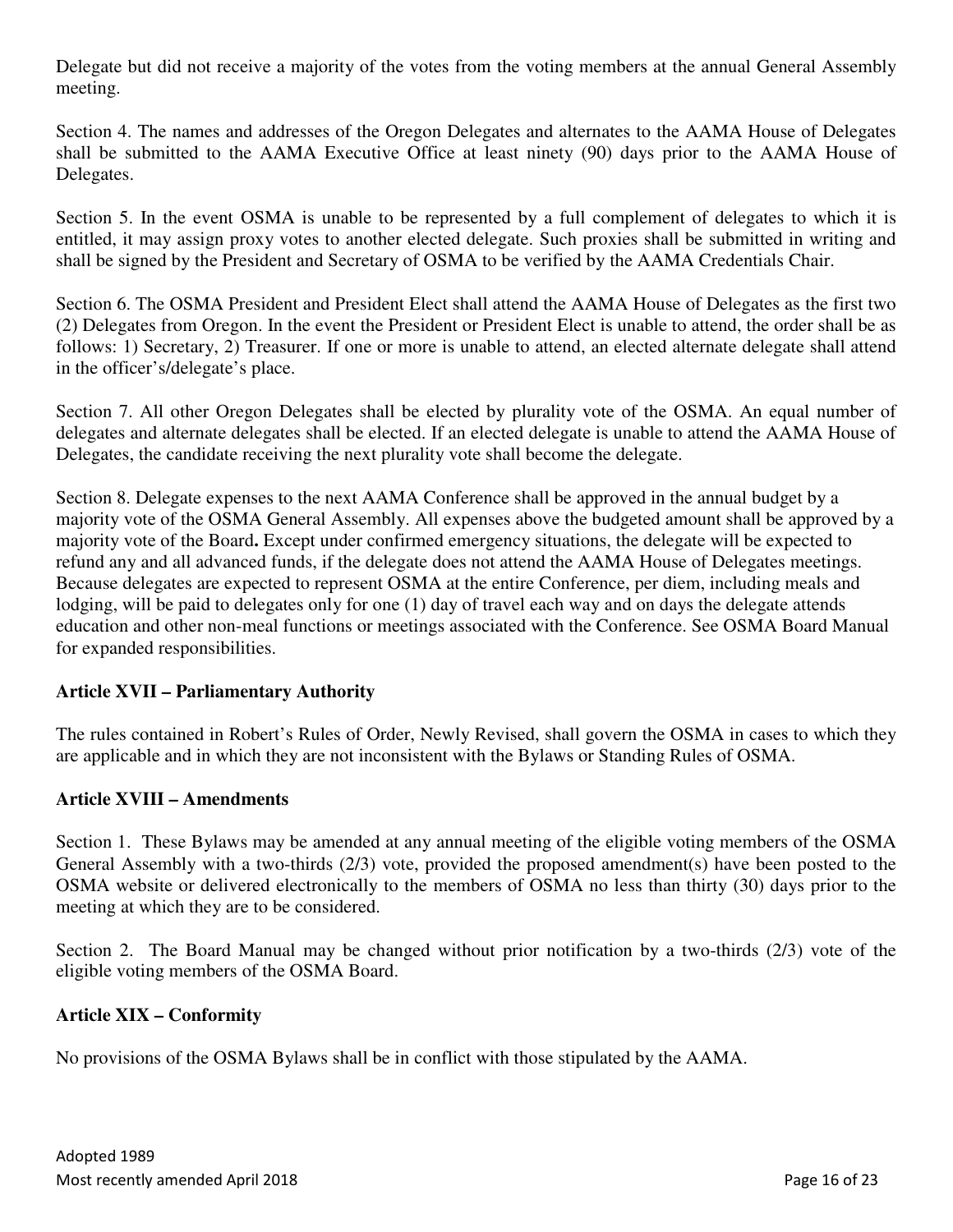# **Appendix A**

## **Definition of the Profession**

Medical Assisting is an allied health profession whose practitioners function as members of the health care delivery team and perform administrative and clinical procedures.

## **Code of Ethics**

The code of ethics of the Oregon Society of Medical Assistants, hereinafter referred to as OSMA, shall set forth principles and moral conduct as they relate to the medical profession and the particular practice of medical assisting.

Members of OSMA, dedicated to the conscientious pursuit of their profession, and thus desiring to merit the high regard of the entire profession and the respect of the general public which they serve, do pledge themselves to strive always to:

- A. Render service with full respect for the dignity of humanity;
- B. Respect confidential information obtained through employment unless legally authorized or required by responsible performance of duty to divulge such information;
- C. Uphold the honor and high principles of the profession and accept its disciplines;
- D. Seek to continually improve the knowledge and skills of medical assistants for the benefit of patients and professional colleagues;
- E. Participate in additional service activities aimed toward improving the health and well-being of the community.

#### **Creed**

I believe in the principles and purposes of the profession of medical assisting.

I endeavor to be more effective.

I aspire to render greater service.

I protect the confidence entrusted to me.

I am dedicated to the care and well-being of all people.

I am loyal to my employer.

I am true to the ethics of my profession.

I am strengthened by compassion, courage and faith.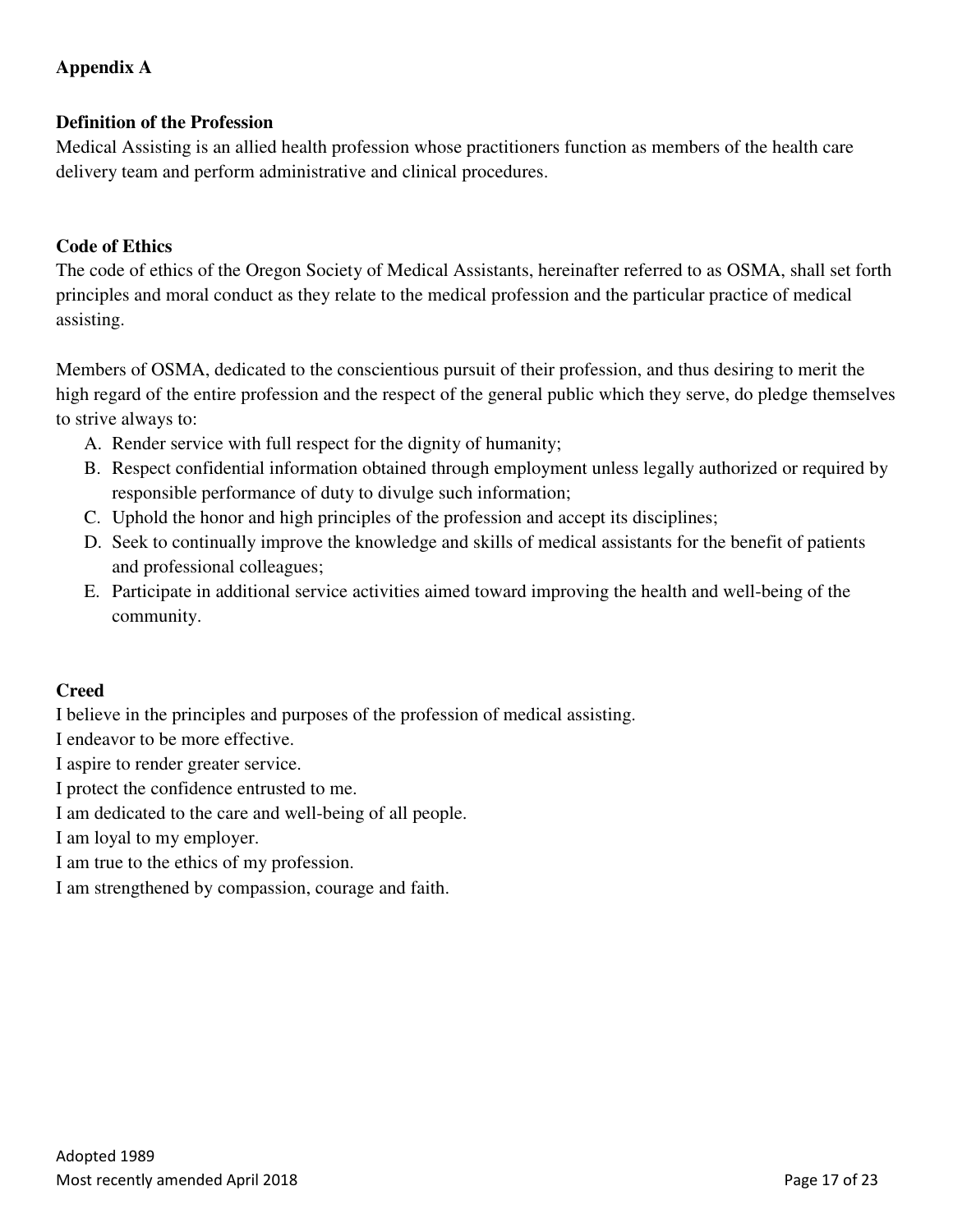#### **Standing Rules**

Section 1. Changes in the Standing Rules do not require advance notice to be presented for consideration and may be changed with a majority vote of the Board.

Section 2. Annual Conference

- A. The hosting Chapter shall be advanced an amount not to exceed \$500 upon request.
- B. The OSMA shall be responsible for paying the AAMA Speakers Bureau Representative's lodging, registration, meals and transportation, if not covered by the AAMA.
- C. The OSMA President's registration, room and meals shall be paid by the OSMA.

Section 3. A Memorial Fund request may be made to the Executive Board and presented to the General Assembly for their consideration. A majority vote shall rule for the General Assembly.

Section 4. A contribution shall be made each year to the Maxine Williams Scholarship Fund.

Section 5. Medical Assistant of the Year: Any Chapter or OSMA member (active, associate or life member) may nominate a member for this award. It is presented to the medical assistant who has displayed outstanding commitment to advancing the profession through professional service on the state level.

Section 6. Betty Hill Outstanding Service Award: This award was established by OSMA in 1979 in loving memory of Betty Hill, OSMA President 1974-1975. She exemplified unselfish contributions and dedication to the goals of this Society, not only as an OSMA officer, but in all aspects of its activities. She exhibited outstanding leadership qualities, always gave 100 percent of herself on behalf of the OSMA and motivated member participation.

Section 7. Outstanding Educator Award: This award is presented to the medical assisting educator as a result of the nominee's outstanding dedication to and accomplishments in the field of medical assisting education. Such accomplishments might include: extraordinary dedication to continuing education activities for OSMA; exceptional support of students, contribution to the medical assisting body of knowledge (author of or major contributor to a medical assisting or health related textbook) and any other applicable information. Any Chapter or OSMA active, associate or life member may nominate any member for consideration of this award.

Section 8. Professional Achievement Award: This is a self-initiated OSMA honor earned on an individual basis. This award shall be presented at the OSMA Annual Meeting to those eligible applicants who have met the criteria set forth by the AAMA Continuing Education Board; there will be no set allowable number of applicants considered. Screening of applicants will be conducted by a committee consisting of the Immediate Past President, one (1) other Past President and the current President Elect. The Immediate Past President will chair this committee. Please reference the OSMA Policy & Procedure Manual for a full description of this honor and application.

Section 9. Year-end reports from all officers and all teams shall be posted on the OSMA website 30 days prior to the General Assembly. Each Chapter is responsible for notifying their members that the reports are available for review.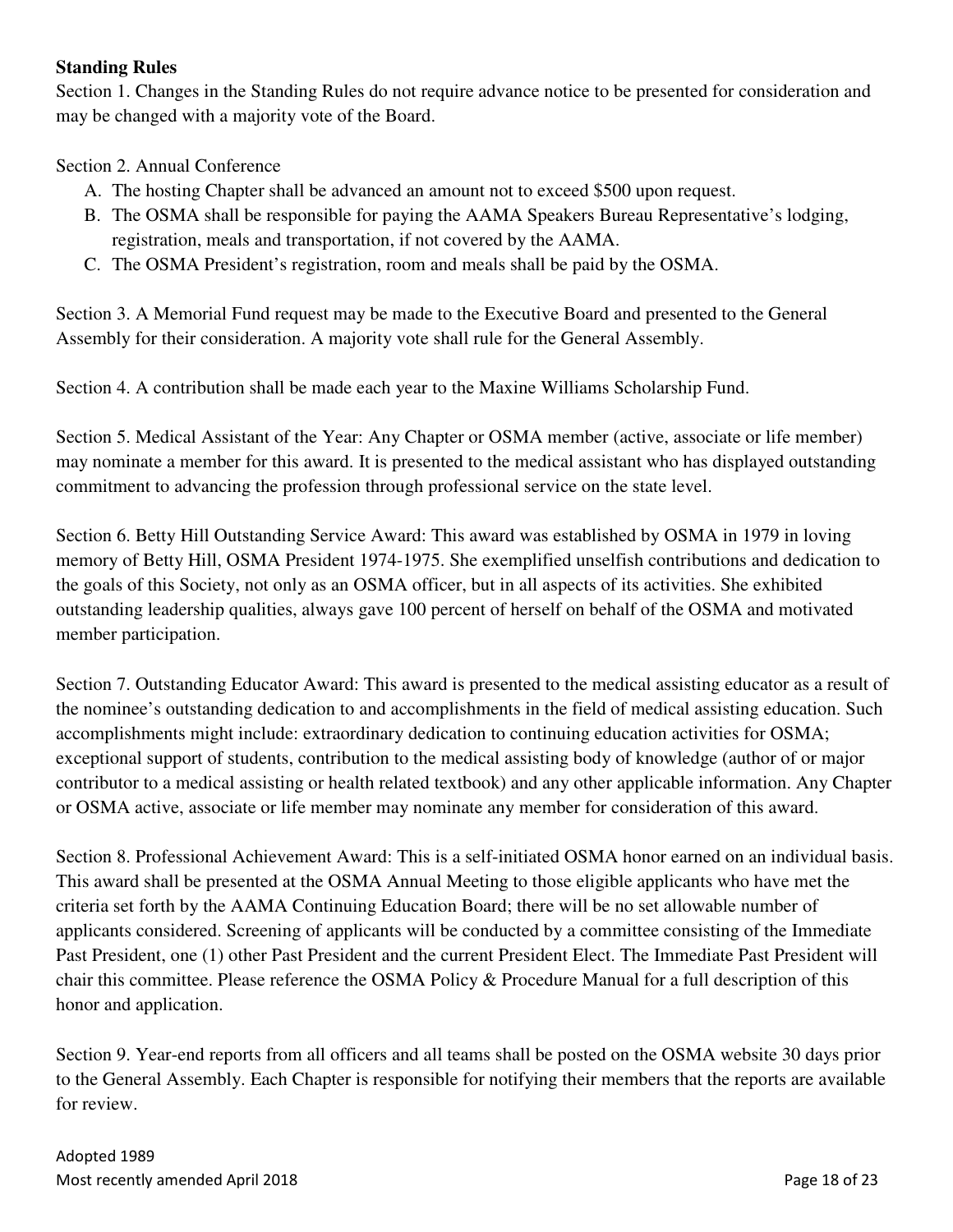Section 10. The Executive Board shall review the minutes of all Board, Executive Board and General Assembly meetings. The minutes shall be presented to the respective House or Board for approval.

Section 11. The Annual Conference registration may be waived for the Washington State Society of Medical Assistants President and Vice President at the discretion of the Executive Board. OSMA will reimburse the hosting Chapter for this expense.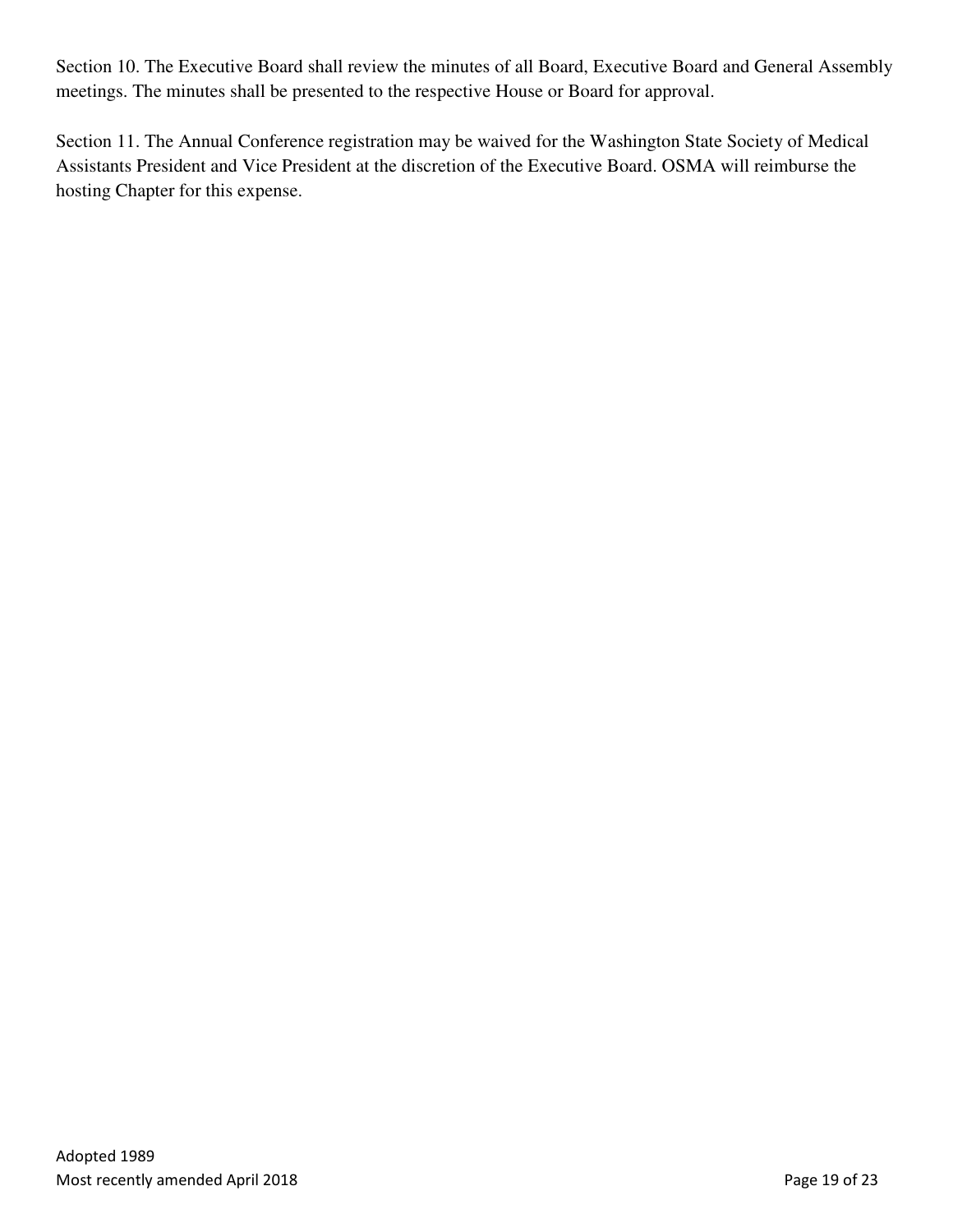## INDEX to OSMA BYLAWS

#### **A**

| Amendments, bylaws                  | Article XIV. Section 1: Article XVIII. Section 1 |
|-------------------------------------|--------------------------------------------------|
| Annual Conference, time & place<br> | Article XV, Section 1                            |

# **B**

| Board (of OSMA)                                                                                                                     |                          |
|-------------------------------------------------------------------------------------------------------------------------------------|--------------------------|
| call special meetings of the General AssemblyArticle XV, Section 4                                                                  |                          |
| consist of                                                                                                                          | Article XII, Section 1.A |
| Executive Board <b>Executive</b> Board <b>Executive</b> Board <b>Executive</b> Board <b>Executive</b> Board <b>EXII</b> , Section 2 |                          |
|                                                                                                                                     |                          |
|                                                                                                                                     |                          |
| special meetings [100] Article XII, Section 1.C                                                                                     |                          |
|                                                                                                                                     |                          |
| <b>Budget</b>                                                                                                                       |                          |
|                                                                                                                                     |                          |

### **C**

| Component chapters                                                    |             |
|-----------------------------------------------------------------------|-------------|
| application for affiliation <b>matures</b> Article V, Section 2 and 6 |             |
|                                                                       |             |
|                                                                       |             |
|                                                                       |             |
|                                                                       |             |
|                                                                       |             |
|                                                                       | Article XIX |
| Creed                                                                 |             |

# **D**

| Definition of the Medical Assisting profession <b>Example 2.1</b> Appendix A       |  |
|------------------------------------------------------------------------------------|--|
| Delegates to AAMA HOD                                                              |  |
|                                                                                    |  |
|                                                                                    |  |
|                                                                                    |  |
|                                                                                    |  |
| Dissolution, distribution of assets <b>Manual</b> Article IV, Section 1            |  |
| <b>Dues</b>                                                                        |  |
|                                                                                    |  |
|                                                                                    |  |
|                                                                                    |  |
|                                                                                    |  |
| delegates and alternates <i>manufacture and alternates Article VII</i> , Section 3 |  |
|                                                                                    |  |
|                                                                                    |  |
|                                                                                    |  |
|                                                                                    |  |
|                                                                                    |  |
|                                                                                    |  |
|                                                                                    |  |
|                                                                                    |  |
|                                                                                    |  |
|                                                                                    |  |
|                                                                                    |  |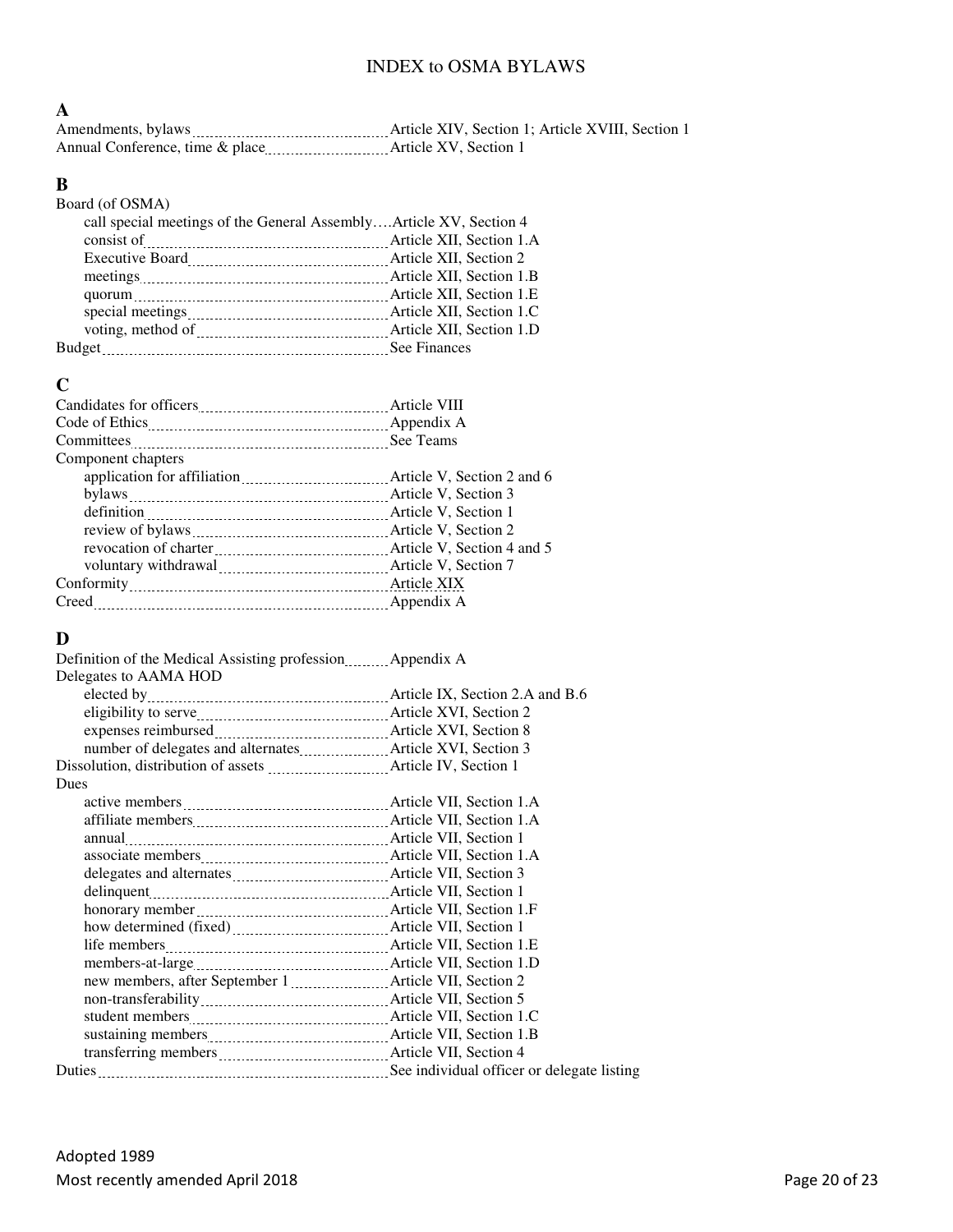#### **E**

Elections

| Speaker and Vice Speaker of the House Matricle IX, Section 2.A thru F                                                                                                                                                               |  |
|-------------------------------------------------------------------------------------------------------------------------------------------------------------------------------------------------------------------------------------|--|
|                                                                                                                                                                                                                                     |  |
|                                                                                                                                                                                                                                     |  |
| authority to act material contracts and Article XII, Section 2.B                                                                                                                                                                    |  |
| consist of <u>manual consistered</u> and the State State State State State State State State State State State State State State State State State State State State State State State State State State State State State State St |  |
|                                                                                                                                                                                                                                     |  |
|                                                                                                                                                                                                                                     |  |
|                                                                                                                                                                                                                                     |  |
| Ex-officio                                                                                                                                                                                                                          |  |
|                                                                                                                                                                                                                                     |  |
| President                                                                                                                                                                                                                           |  |
|                                                                                                                                                                                                                                     |  |
| Professional Liaison [11] Article XII, Section 1.A.                                                                                                                                                                                 |  |
|                                                                                                                                                                                                                                     |  |

#### **F**  Fin

| Finances    |                                                 |
|-------------|-------------------------------------------------|
| audits      | Article X. Section 1. C                         |
| budget      | Article III. Section 3. Article XI. Section 6.B |
| fiscal vear | Article III. Section 2                          |
|             |                                                 |

# **G**

| General Assembly                                                            |                                                   |
|-----------------------------------------------------------------------------|---------------------------------------------------|
|                                                                             | Article XIV, Section 1; Article XVIII, Section 1  |
|                                                                             |                                                   |
|                                                                             | Article XIV, Section 1                            |
| elect members, Nominations Team _________________ Article IX, Section 1.A.3 |                                                   |
|                                                                             |                                                   |
| governing body of OSMA                                                      | Article XIV, Section 1                            |
|                                                                             |                                                   |
| tellers                                                                     | Article XIII, Section 5A; Article IX, Section 2.F |
|                                                                             |                                                   |

# **I**

| Immediate Past President     |                           |
|------------------------------|---------------------------|
| duties                       | Article XI. Section 9     |
| ex officio, Nominations Team | Article IX. Section 1.A.5 |
| member, OSMA Board           | Article VIII. Section 1   |

# **M**

| Membership, qualifications |  |
|----------------------------|--|
|                            |  |
|                            |  |
|                            |  |
|                            |  |
|                            |  |
|                            |  |
|                            |  |
|                            |  |
|                            |  |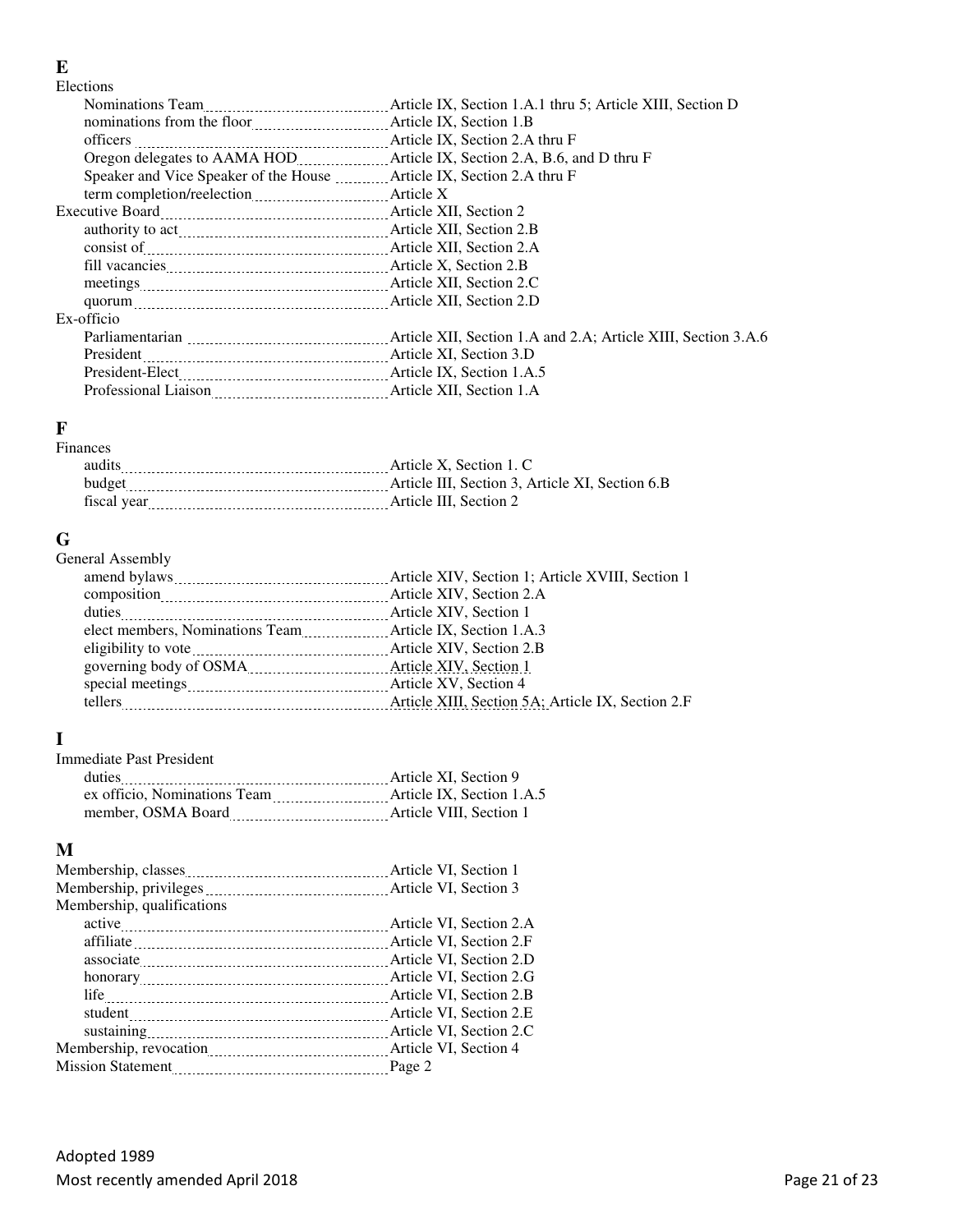### **N**

| Nominations Team,       |                           |
|-------------------------|---------------------------|
|                         | Article IX, Section 1.A   |
| election of team leader | Article IX, Section 1.A.4 |
|                         |                           |
| Nominations,            |                           |
| from the floor          | Article IX, Section 1.B   |
|                         |                           |

# **O**

| Officers.                                                                                                                                                                                                  |                                 |
|------------------------------------------------------------------------------------------------------------------------------------------------------------------------------------------------------------|---------------------------------|
|                                                                                                                                                                                                            | Article VIII, Sections 1 thru 5 |
| $listed$ [[1] $$ [[1] $$ [[1] $$ [[1] $$ [[1] $$ [[1] $$ [[1] $$ [[1] $$ [[1] $$ [[1] $$ [[1] $$ [[1] $$ [[1] $$ [[1] $$ [[1] $$ [[1] $$ [[1] $$ [[1] $$ [[1] $$ [[1] $$ [[1] $$ [[1] $$ [[1] $$ [[1] $$ [ | Article IX, Section 2.B         |
|                                                                                                                                                                                                            |                                 |
|                                                                                                                                                                                                            |                                 |
|                                                                                                                                                                                                            |                                 |
|                                                                                                                                                                                                            |                                 |
|                                                                                                                                                                                                            |                                 |
|                                                                                                                                                                                                            |                                 |
| <b>OSMA</b>                                                                                                                                                                                                |                                 |
| name                                                                                                                                                                                                       |                                 |
|                                                                                                                                                                                                            |                                 |
|                                                                                                                                                                                                            | Article II                      |

# **P**

| Parliamentarian                                                             |  |
|-----------------------------------------------------------------------------|--|
| ex-officio member, OSMA Board ____________________ Article XII, Section 1.A |  |
| ex-officio member, OSMA Executive Board _____ Article XII, Section 2.A      |  |
| ex-officio member, Bylaws Team ________________ Article XIII, Section 3.A.6 |  |
|                                                                             |  |
| Past Presidents Council [100] Article XII, Section 3                        |  |
| President                                                                   |  |
|                                                                             |  |
| member, OSMA Board Manuel Article XII, Section 1.A                          |  |
|                                                                             |  |
|                                                                             |  |
|                                                                             |  |
| President-Elect                                                             |  |
|                                                                             |  |
|                                                                             |  |
|                                                                             |  |
|                                                                             |  |
|                                                                             |  |
| Professional Liaison Maticular Article XII, Section 1.A and 3.C             |  |
| Proxy votes                                                                 |  |
|                                                                             |  |

# **Q**

| Ouorum                                                                                                                                                                                                                              |                           |
|-------------------------------------------------------------------------------------------------------------------------------------------------------------------------------------------------------------------------------------|---------------------------|
|                                                                                                                                                                                                                                     | Article XII, Section 1.E  |
| <b>Executive Board</b>                                                                                                                                                                                                              | Article XII. Section 2.D  |
| General Assembly <u>manual contracts</u> and the set of the set of the set of the set of the set of the set of the set of the set of the set of the set of the set of the set of the set of the set of the set of the set of the se | Article XIV. Section 2.C  |
| <b>Teams</b>                                                                                                                                                                                                                        | Article XIII. Section 1.F |
|                                                                                                                                                                                                                                     |                           |

#### **R**

| Reports, annual, to the Membership electron of the Membership | Article XIII, Section 1.D, and Section 4.B |
|---------------------------------------------------------------|--------------------------------------------|
| Revocation of charter, local chapter                          | Article V, Sections 4 and 5                |